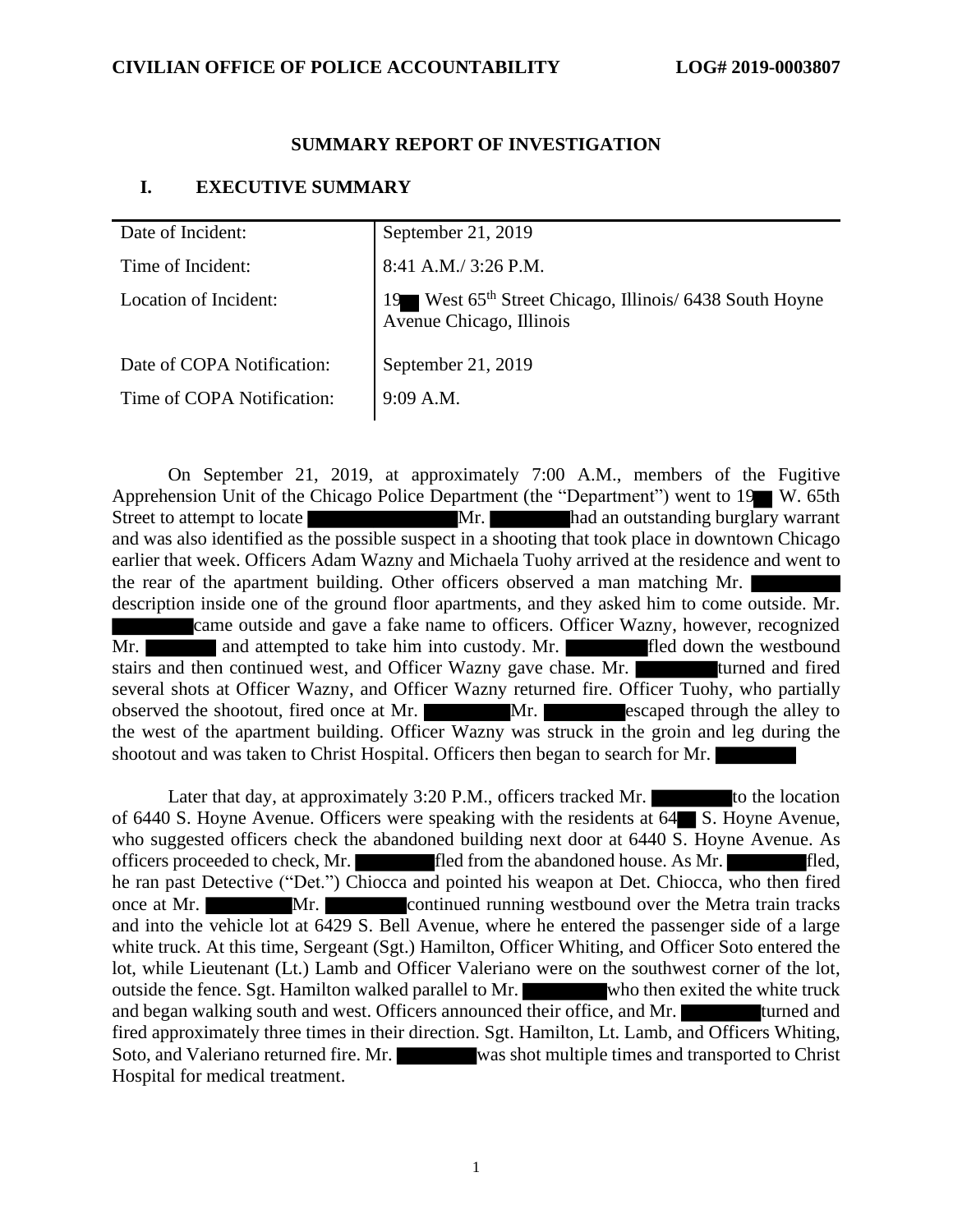# **II. INVOLVED PARTIES**

| Involved Officer #1:    | Adam Wazny, Star #11019, Employee #, Date of<br>Appointment: September 29, 2003, Police Officer, Unit<br>192, DOB: , 1978, male, white          |
|-------------------------|-------------------------------------------------------------------------------------------------------------------------------------------------|
| Involved Officer #2:    | Michaela Tuohy, Star #9801, Employee #, Date of<br>Appointment: April 28, 2003, Police Officer, Unit 606,<br>DOB: , 1963, female, white         |
| Involved Officer #3:    | Michael Chiocca, Star #20867, Employee #, Date of<br>Appointment: May 5, 1997, Det., Unit 620, DOB:<br>, 1968, male, white                      |
| Involved Officer #4:    | John Hamilton, Star #2329, Employee #, Date of<br>Appointment: March 26, 1990, Sergeant, Unit 189, DOB:<br>, 1967, male, white                  |
| Involved Officer #5:    | Thomas Lamb Jr., Star #606, Employee #, Date of<br>Appointment: May 22, 1991, Lieutenant, Unit 353, DOB:<br>, 1966, male, white                 |
| Involved Officer #6:    | George Whiting, Star #14596, Employee #, Date of<br>Appointment: December 14, 2012, Police Officer, Unit<br>606, DOB: 1984; male, black         |
| Involved Officer #7:    | Fernando Soto, Star #12313, Employee #, Date of<br>Appointment: September 1, 2010, Police Officer, Unit 606,<br>DOB: , 1985, male, white        |
| Involved Officer #8:    | Jairo Valeriano, Star #10649, Employee #, Date of<br>Appointment: December 2, 2002, Police Officer, Unit 606,<br>DOB:<br>, 1977, male, Hispanic |
| Involved Individual #1: | DOB:<br>, 1974, male, black                                                                                                                     |

## **III. ALLEGATIONS**

Pursuant to section 2-78-120 of the Municipal Code of Chicago, the Civilian Office of Police Accountability ("COPA") has a duty to investigate all incidents in which a Department member discharges their firearm in a person's direction or where a person sustains serious bodily injury as a result of police actions. During its investigation of this incident, COPA did not find evidence to support allegations of excessive force related to the involved officers' firearm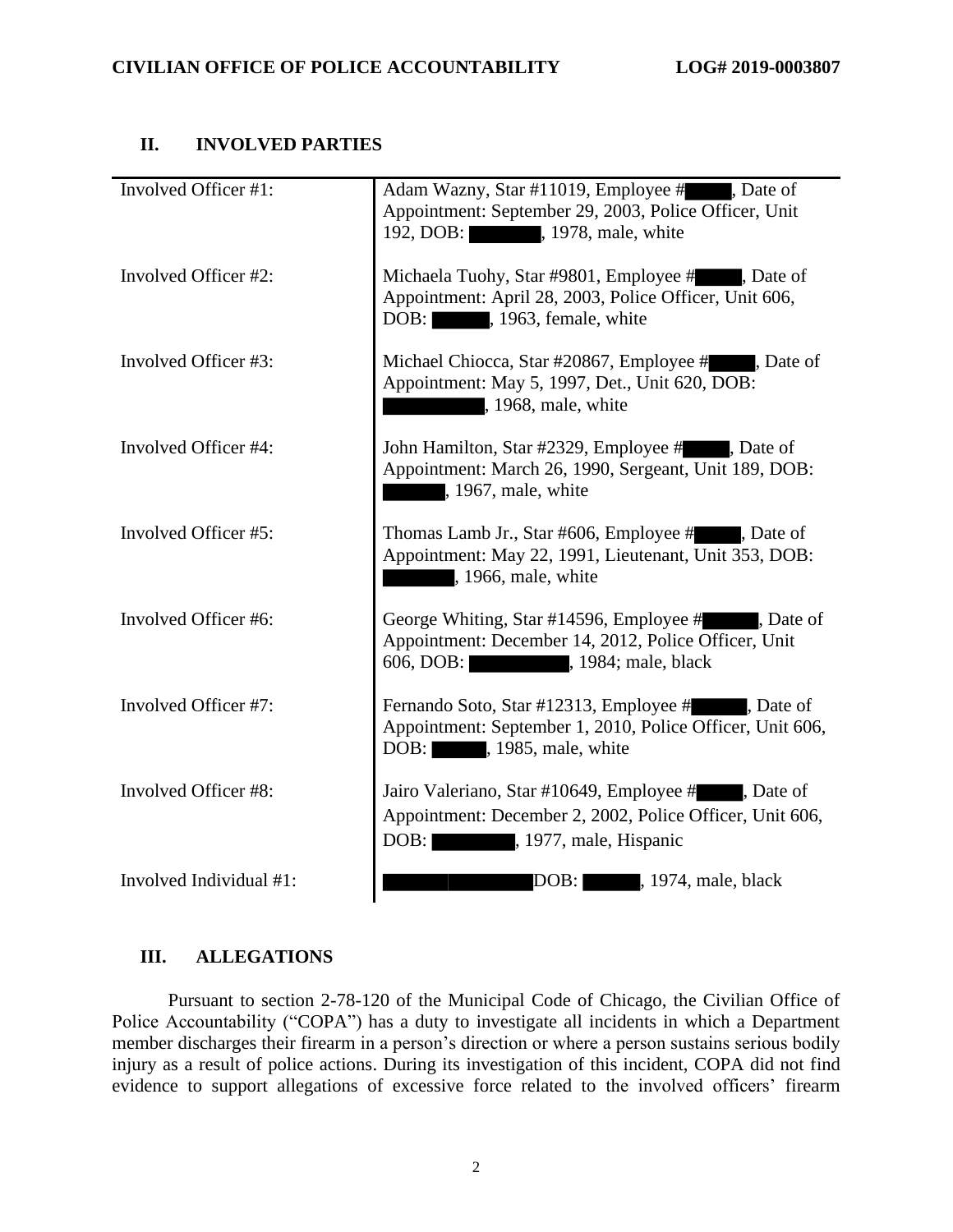discharges. COPA did determine to serve allegations against Sgt. Hamilton and Officer Soto as follows and makes the following findings:

| <b>Officer</b>               | <b>Allegation</b>                                                                                                                                                                                                                                                                                                                                                                                            | Finding /<br><b>Recommendation</b> |
|------------------------------|--------------------------------------------------------------------------------------------------------------------------------------------------------------------------------------------------------------------------------------------------------------------------------------------------------------------------------------------------------------------------------------------------------------|------------------------------------|
| Sergeant John<br>Hamilton    | 1. It is alleged that on or about September 21,<br>2019, at approximately 3:56 P.M., at or near<br>6429 South Bell Avenue, Sergeant John<br>Hamilton, Star # 2329, failed to ensure that an<br>item of evidentiary value (PO Soto's rifle) was<br>secured at the scene until recovered by<br>Forensic Services Division personnel, in<br>violation of General Order $03-02-03(V)(B)(6)$ .                    | Exonerated                         |
| <b>Officer Fernando Soto</b> | 1. It is alleged that on or about September 21,<br>2019, at approximately 3:56 P.M., at or near<br>6429 South Bell Avenue, Police Officer<br>Fernando Soto, Star #12313, failed to ensure<br>that an item of evidentiary value (PO Soto's<br>rifle) was secured at the scene as found until<br>recovered by Forensic Services Division<br>personnel, in violation of General Order 03-<br>$02-03(V)(B)(6)$ . | Exonerated                         |

# **IV. APPLICABLE RULES AND LAWS**

General Orders<sup>1</sup>

1.General Order 03-02: Use of Force (effective Oct. 16, 2017 to Feb. 28, 2020).

2. General Order 03-02-01: Force Options (effective Oct. 16, 2017 to Feb. 28, 2020).

3. General Order 03-02-03: Firearm Discharge Incidents Involving Sworn Members (effective Oct. 16, 2017 to Feb. 28, 2020).

4. Uniform and Property Directive U04-02-05: Police Carbine Operator Program (Feb. 2, 2015 to Jan. 1, 2021).

<sup>1</sup> Department general and special orders, also known as directives, "are official documents establishing, defining, and communicating Department-wide policy, procedures, or programs issued in the name of the Superintendent of Police." Department Directives System, General Order G01-03; *see also* Chicago Police Department Directives System, *available at* http://directives.chicagopolice.org/directives/ (last accessed June 7, 2021).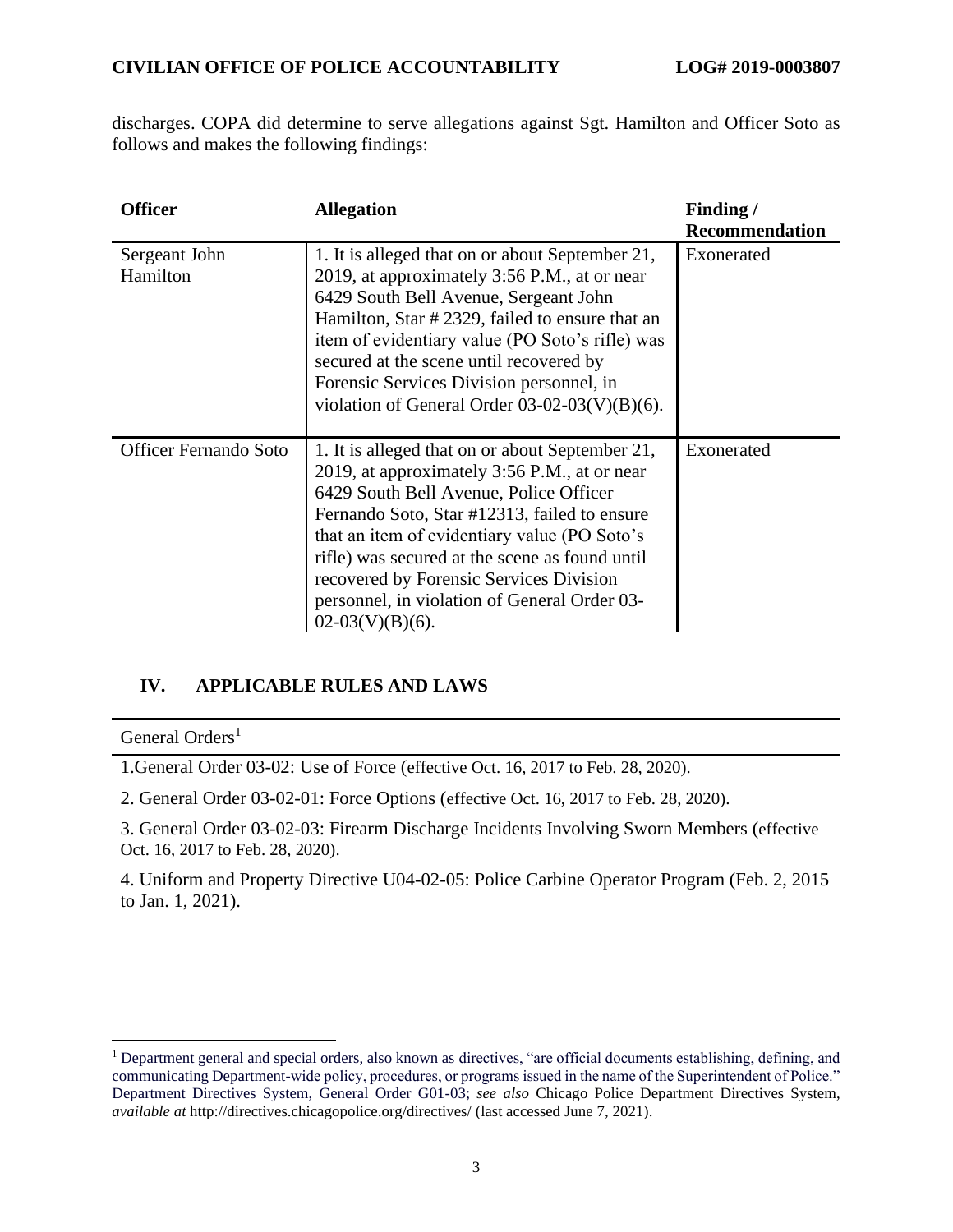## **V. INVESTIGATION**<sup>2</sup>

#### **a. Interviews**

On January 9, 2020, **PO Adam Wazny**, <sup>3</sup> **Star #11019**, provided a statement to COPA. At the time of this incident, Officer Wazny was detailed to the Fugitive Apprehension Unit. He wore plain clothes, with his police vest and star visible, and his radio affixed to his vest. On September 20, 2019, Officer Wazny learned that his teammate, Officer Stanley Figus, had identified

as a person of interest on an arrest warrant. Officer Wazny later discovered that Mr. was also a person of interest in a shooting that had occurred in downtown Chicago a few days earlier where a woman had been shot.

On September 21, 2019, Officer Wazny reported to work at 6:00 A.M. and met with his teammates in the parking lot of the 7<sup>th</sup> District police station. The teammates reviewed a photo of Mr. as well as physical descriptions including height, weight, and birth date. They then went to 19 W.  $65<sup>th</sup>$  Street, the address where Mr. was potentially residing. When the team arrived at the address, they set up surveillance at approximately 7:00 A.M. By 8:00 A.M., the teammates had not observed Mr. So they decided to enter the building. Officer Wazny and his partner, Officer Michaela Tuohy, went to the back of the apartment while four officers went to the front and a fifth officer stayed behind to monitor the windows.

Officer Wazny said he and Officer Tuohy got to the back of the apartment and observed a woman smoking a cigarette. They showed her the photo of Mr. and the woman gestured toward the apartment where the officers believed Mr. lived. Officer Wazny then asked the woman to assist other officers with entering the front door of the building. The officers at the front started knocking on the front door and Officers Wazny and Tuohy heard movement inside the apartment around back. Officer Wazny took cover behind a wall on a stairway ascending from the back porch, and Officer Tuohy took cover behind a wall on a stairway descending from the back porch to the rear of the apartment door. They then heard movement in the apartment. As Officer Wazny stepped out from his position of cover, he immediately saw and recognized Mr. standing in the doorway of his apartment, wearing all black. Officer Wazny tried to grab Mr. but Mr. fled down the back staircase into the gangway toward the alley.

Officer Wazny could not recall exactly what happened next but thinks he yelled, "stop."<sup>4</sup> As Mr. cleared the gangway, he moved his backpack to the front and pulled out a gun. Officer Wazny said he had a clear view of the gun as Mr. started firing at him. Officer Wazny returned fire. He reported feeling wetness in his groin area, followed by pain as Mr. shattered Officer Wazny's tibia bone with a bullet. Officer Wazny fell to the ground. Around this time, Mr. moved behind the garage in the alley. Officer Wazny attempted

<sup>&</sup>lt;sup>2</sup> COPA conducted a thorough and complete investigation. The following is a summary of the material evidence gathered and relied upon in our analysis. A list of non-material evidence that COPA reviewed in the course of its investigation is attached to this report as Appendix B.

<sup>3</sup> Statement of Officer Wazny dated January 9, 2020 (Transcript, Attachment 79; Audio, Attachments 89 and 90). Officer Wazny could not be interviewed until January 2020, due to the injuries he sustained during this incident.

<sup>4</sup> Statement of Officer Wazny dated January 9, 2020 (Attachment 79), at page 22, line 17.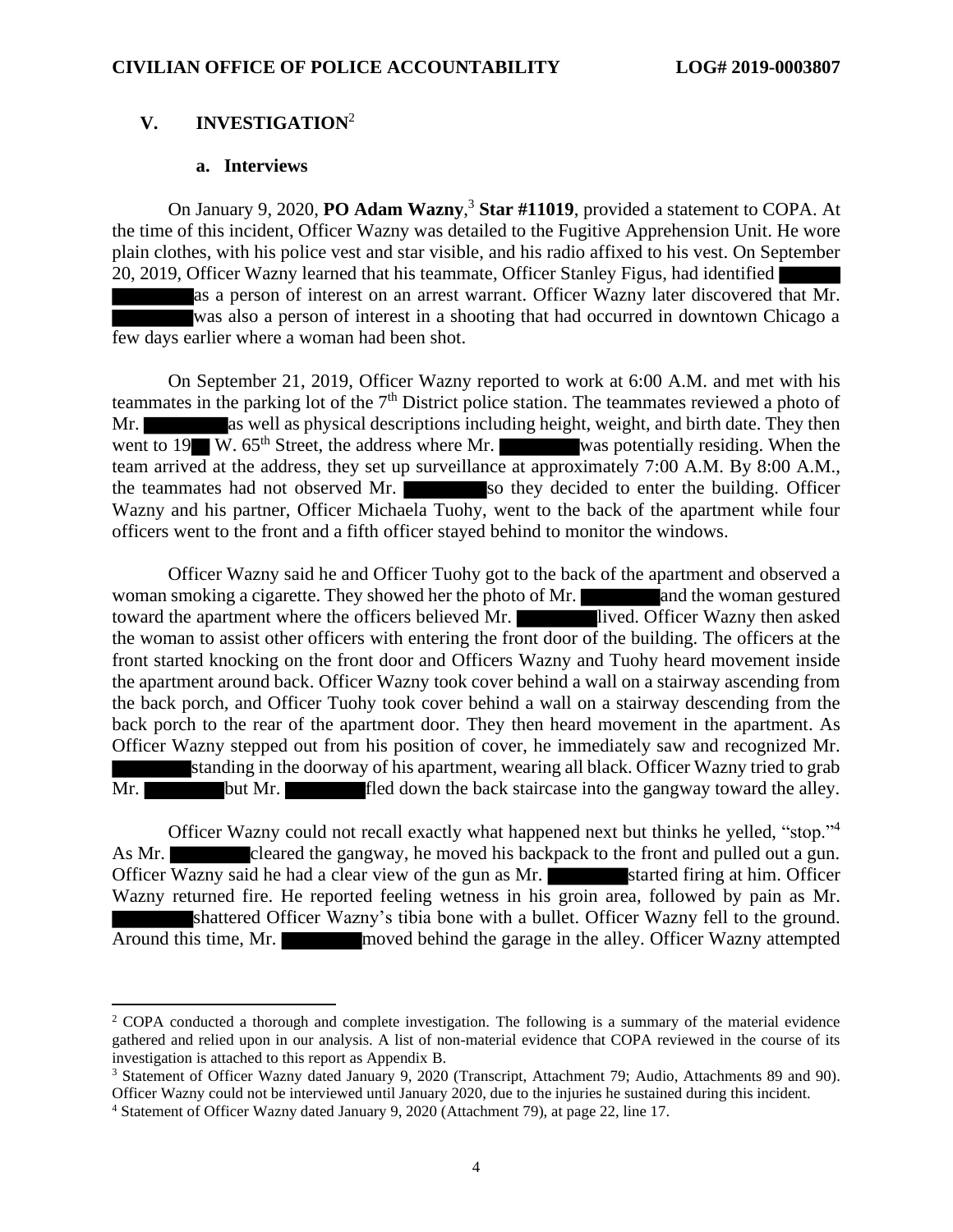to call a  $10-1<sup>5</sup>$  over the radio.<sup>6</sup> At that time, Mr. **reappeared and began walking toward** Officer Wazny, aiming at his head, and firing at him. Officer Wazny again returned fire. Mr. then ran into the alley and fled the scene. Officer Wazny stated he was not certain but believed there were three volleys of shots between him and Mr. He only found out later that Officer Tuohy, who was behind Officer Wazny during the shootout, had also fired a shot at Mr. After Mr. **fled**, Officer Wazny applied a tourniquet to his leg and his teammates picked him up and drove him to Christ Hospital. Officer Wazny was shot two to three times and sustained a shattered tibia and a graze wound to his genitals.

On October 16, 2019, **Officer Michaela Tuohy**, <sup>7</sup> **Star #9801**, provided a statement to COPA. Officer Tuohy was assigned to Fugitive Apprehension at the time of this incident and was in plain clothes but wearing her police vest with her star displayed. On September 20, 2019, one of Officer Tuohy's teammates asked for help in apprehending Mr. the following morning. She was provided with images of Mr. **prior** to the apprehension. On September 21, 2019, the Fugitive Apprehension team met in the parking lot of the  $7<sup>th</sup>$  District police station and formulated a plan with the main officer assigned to the case, Officer Stanley Figus. Officer Figus briefed the team, developed a plan, and they relocated to the address where they believed Mr. was residing.

The officers arrived at  $19$  W.  $65<sup>th</sup>$  Street, set up surveillance, and eventually decided to enter the building. Officer Tuohy and her partner, Officer Wazny, went to the rear of the apartment, while four officers went to the front door, with a fifth officer standing watch outside. Officers Tuohy and Wazny observed a woman in the rear of the apartment and presented her with a picture of Mr. The woman said she recognized Mr. and pointed to the apartment where Mr. lived. The woman then went to the front of the building and let the other officers in the front entrance of the building. The officers in the front started knocking on the front door and reported over the radio that they heard a lot of movement in the apartment. Officer Tuohy said the knocking and movement went on for a few minutes. She then looked at the back door to the apartment where they believed Mr. was residing, and she saw a black male in the window of the door, looking out at her and Officer Wazny. She could not see if the person was Mr. She just saw the shape of the person. She relayed this information over the radio.<sup>8</sup> That person, later identified as Mr. **left** the window, and approximately a minute later came back and opened the door. At this time, Officer Wazny was positioned closest to the door and took cover behind a wall on a stairway ascending from the back porch, and Officer Tuohy took cover behind a wall on a stairway descending from the back porch. Officer Tuohy called over the radio that the door was opening, and she thought the individual was Mr.

As Mr. stepped out, Officer Tuohy asked him his name, to which he responded ."<sup>9</sup> Officer Tuohy reported Mr. was very calm. She knew right away it was Mr. and communicated over the  $\overline{radio}$  that  $\overline{Mr}$ .  $\overline{har}$  had come out on the porch. At that

<sup>5</sup> A 10-1 is a radio call of an officer in need of emergency assistance.

<sup>6</sup> Statement of Officer Wazny dated January 9, 2020 (Attachment 79), at page 25, lines 18-22 and page 31, lines 5-7.

<sup>7</sup> Statement of Officer Tuohy dated October 16, 2019 (Transcript, Attachment 74; Audio, Attachment 63).

<sup>e</sup> Officer Tuohy reported the team was using what she referred to as "car to car radio," which allowed them to communicate in a manner similar to walkie talkies, as opposed to over the OEMC zone radio.

<sup>9</sup> Statement of Officer Tuohy dated October 16, 2019 (Attachment 74), at page 15, line 18.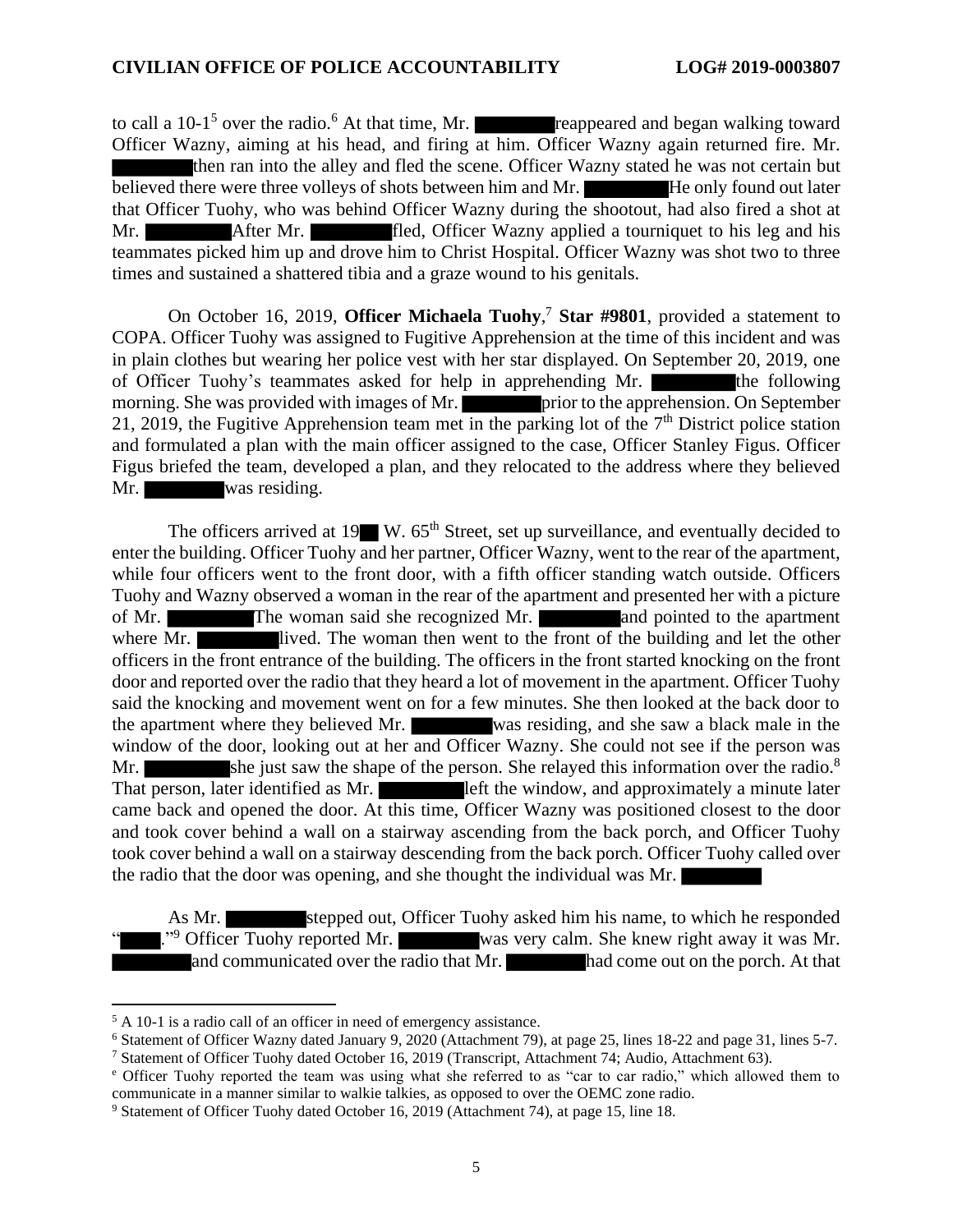time, Officer Wazny reached out to apprehend Mr. and Mr. **and Mr.** fled. Officer Wazny followed Mr. and Officer Tuohy followed Officer Wazny. Officer Tuohy was unable to see what was happening between Mr. **and Officer Wazny because the** gangway was so narrow. She did not see Mr.  $\overline{a}$  or Officer Wazny fire their weapons. Officer Tuohy heard three gunshots, and then four more gunshots, and she proceeded back up the stairway to take cover. As she took cover, she heard a "couple"<sup>10</sup> more gunshots and came back out where she saw her partner on the ground. Officer Wazny told her, "I'm shot."<sup>11</sup>

Officer Tuohy said she saw Mr. near the exit of the alley, approximately 20 feet away from her location. She could not tell if still had a gun in his hand. She then fired one shot at Mr.  $\blacksquare$  explaining that he had just shot her partner and she was attempting to protect herself and Officer Wazny, as well as the five other officers on scene. Mr. from the alley when Officer Tuohy fired the shot. Officer Tuohy then called over the radio that Officer Wazny was shot, and she searched the yard for Mr. to no avail. She then went to assist Officer Wazny. By this time, other officers were on scene attempting to get Officer Wazny into a vehicle. Officer Tuohy saw Officer Wazny's gun "slide-locked"<sup>12</sup> on the ground and put it in the squad car with Officer Wazny as officers prepared to transport him to Christ Hospital.

On October 25, 2019, **Det. Michael Chiocca**, <sup>13</sup> **Star #20867**, provided a statement to COPA. Det. Chiocca was assigned as a homicide detective on the date of this incident and was wearing a suit and tie with a police vest. Det. Chiocca stated that, prior to this incident, he knew Mr. was a person of interest in the shooting of a woman that took place downtown earlier that week. He also knew what Mr. looked like, but he did not know it was Mr. he was looking for on-scene until he was in the command van reviewing video.<sup>14</sup> Det. Chiocca stated he received a call at approximately 10 A.M., after Mr. shot Officer Wazny, asking him to report to the 6400 block of S. Damen Avenue to collect digital evidence.

Other detectives informed Det. Chiocca they believed they knew Mr. location because they had tracked him via doorbell cameras to  $64$  S. Hoyne Avenue, and they had not seen Mr. **reference** from the address. Det. Chiocca stated he then reported to 64 S. Hoyne Avenue. Det. Timothy O'Brien met Det. Chiocca in front of the house at 64 S. Hoyne Avenue, where they decided that before calling for backup, they should check the camera footage to determine if it was possible Mr. had escaped. Det. O'Brien went in a house to watch the live feed as Det. Chiocca walked back and forth in the yard, while on the phone with Det. O'Brien, in an attempt to determine if the camera captured all of Det. Chiocca's movements or if there was a blind spot. The officers communicated back and forth about the camera position for a brief time and then Det. Chiocca, who was still on the phone and now standing by a U-Haul parked in the alley, heard a noise such as someone saying "uh" or "hey" to get his attention.<sup>15</sup> Det. Chiocca looked up and saw a black male in blue jeans with a handgun in his right hand. Det. Chiocca said

<sup>&</sup>lt;sup>10</sup> Statement of Officer Tuohy dated October 16, 2019 (Attachment 74), at page 19, line 12.

<sup>&</sup>lt;sup>11</sup> Statement of Officer Tuohy dated October 16, 2019 (Attachment 74), at page 17, line 5.

 $12$  A slide stop on a semi-automatic handgun, sometimes referred to as a slide lock or slide release, is a function that visually indicates when a handgun has expended all loaded ammunition and facilitates faster reloading by pulling back the slide or depressing the slide lock to advance the first round of a new magazine.

<sup>&</sup>lt;sup>13</sup> Statement of Det. Chiocca dated October 25, 2019 (Transcript, Attachment 78; Audio, Attachment 65).

<sup>&</sup>lt;sup>14</sup> Statement of Det. Chiocca dated October 25, 2019 (Attachment 78), at page 23, line 17.

<sup>&</sup>lt;sup>15</sup> Statement of Det. Chiocca dated October 25, 2019 (Attachment 78), at page 16, line 20.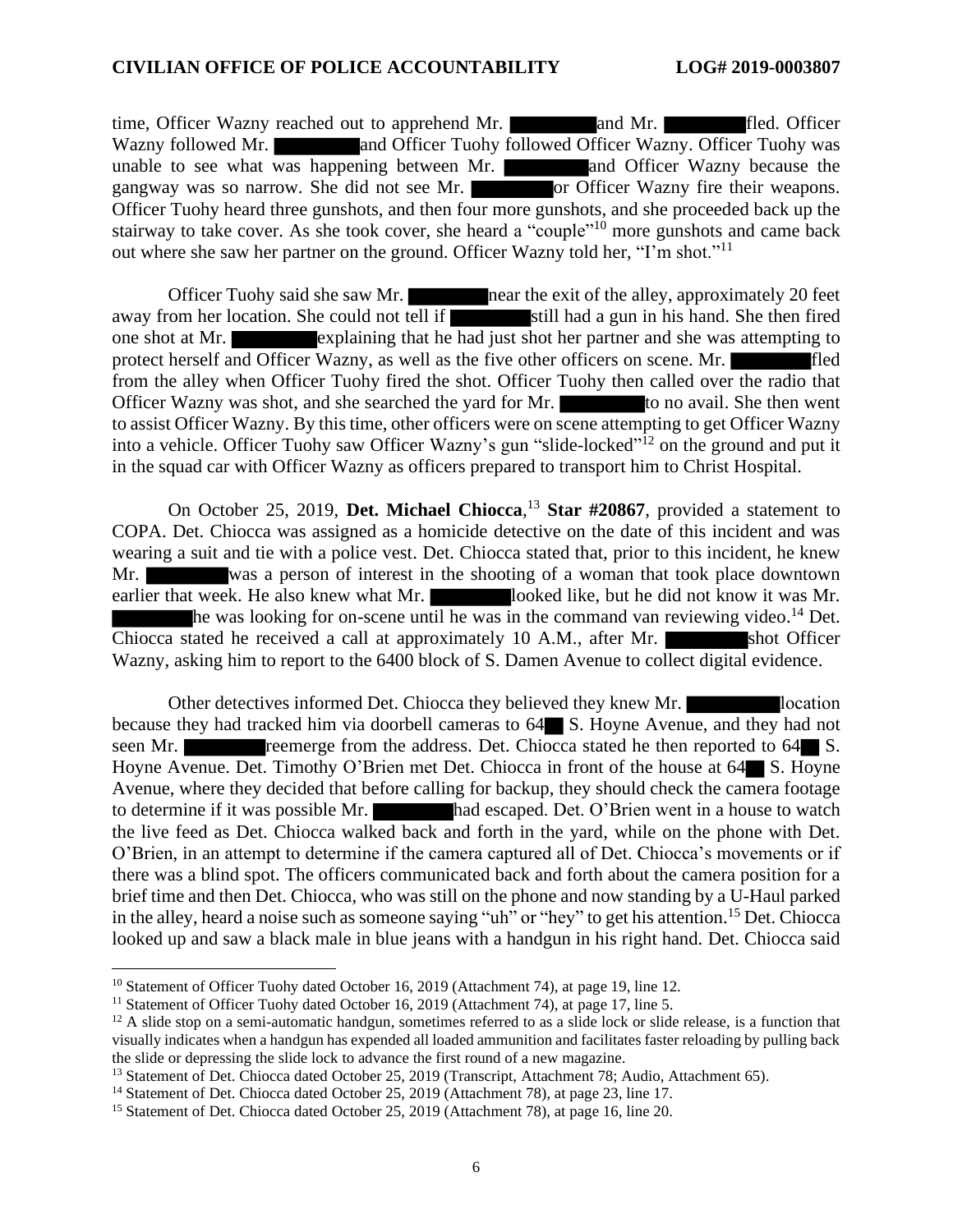it took him a few seconds to realize it was Mr. **because** at first, he thought it may have been another officer. However, he quickly realized it was Mr. because he had been reviewing footage from the downtown shooting all week. Det. Chiocca was facing southbound and Mr. **appeared in his southeast line of vision.** 

Det. Chiocca said Mr. walked hunched-over from his left to his right, heading westbound. When Mr. was approximately 20 feet away, he looked directly at Det. Chiocca. Mr. then raised his gun from the right side of his body and pointed it in Det. Chiocca's direction as he moved past the detective. Det. Chiocca then drew his firearm with his left hand and fired once. Mr. spun around, then continued to flee westbound. Det. Chiocca said he fired at Mr. because he thought Mr. was going to shoot him, because Mr. had already shot another officer earlier that morning, and because Mr. had shot a woman downtown earlier that week. Det. Chiocca raised his weapon and looked down his sights but the "threat [was] gone."<sup>16</sup> He said he briefly chased Mr. along with other officers, and Mr. **ran into a heavily forested area.** Det. Chiocca was concerned that with all the officers and canines on-scene, the evidence of his shooting may not be properly preserved, so he returned to where his shell casing was located. Det. Chiocca then notified Lieutenant Kevin Bruno that he was involved in a shooting.

On October 11, 2019, **Sgt. John Hamilton**, <sup>17</sup> **Star #2329,** provided a statement to COPA. Sgt. Hamilton was assigned to the Narcotics Division at the time of this incident and was wearing plainclothes, with a collared shirt that displayed a police star and the word "police" written across the back. On September 21, 2019, at approximately 9 A.M., Sgt. Hamilton was notified that an officer had been shot. He responded to 65th Street and Hoyne Avenue, where he began working with a police canine to track Mr. The dog tracked Mr. to 69<sup>th</sup> Street and Winchester Avenue, but when  $SWAT^{18}$  searched the area, they did not locate Mr. that point, Sgt. Hamilton returned to  $65<sup>th</sup>$  Street and Hoyne Avenue to work with a canine from  $ATF<sup>19</sup>$  to search for a weapon possibly discarded by Mr. Sgt. Hamilton worked with the ATF dog until approximately 3:30 P.M., when he heard a radio call of a vehicle pursuit at approximately 69<sup>th</sup> Street and Clarendon Avenue. He then heard another radio call at that location of "shots fired. He's running westbound towards the tracks."<sup>20</sup> The next transmission reported the address as 64th Street and Hoyne Avenue, and Sgt. Hamilton decided to travel westbound to follow the possible flight path. He arrived at the lot at 64 S. Bell Avenue but did not see any other officers. Sgt. Hamilton pulled into the lot and saw an older black male (now known to be  $2^{21}$ ) who managed the lot. Sgt. Hamilton explained that a man with a gun was running toward the lot. Mr. reported he was the only person in the lot and promptly left in his car.

Sgt. Hamilton proceeded into the lot and was watching the large limestone wall at the eastern border of the tracks, waiting for Mr. to appear. A second officer entered the lot behind Sgt. Hamilton. Sgt Hamilton exited his vehicle and looked for Mr.

<sup>&</sup>lt;sup>16</sup> Statement of Det. Chiocca dated October 25, 2019 (Attachment 78), at page 18, line 11.

<sup>&</sup>lt;sup>17</sup> Statement of Sgt. Hamilton dated October 11, 2019 (Transcript, Attachment 77; Audio, Attachment 60).

<sup>18</sup> Special Weapons and Tactical Unit.

<sup>19</sup> Alcohol, Tobacco, and Firearms Unit.

<sup>&</sup>lt;sup>20</sup> Statement of Sgt. Hamilton dated October 11, 2019 (Attachment 77), at page 11, lines 19-20.

<sup>&</sup>lt;sup>21</sup> Statement of Witness  $\blacksquare$ . (Audio, Attachment 49).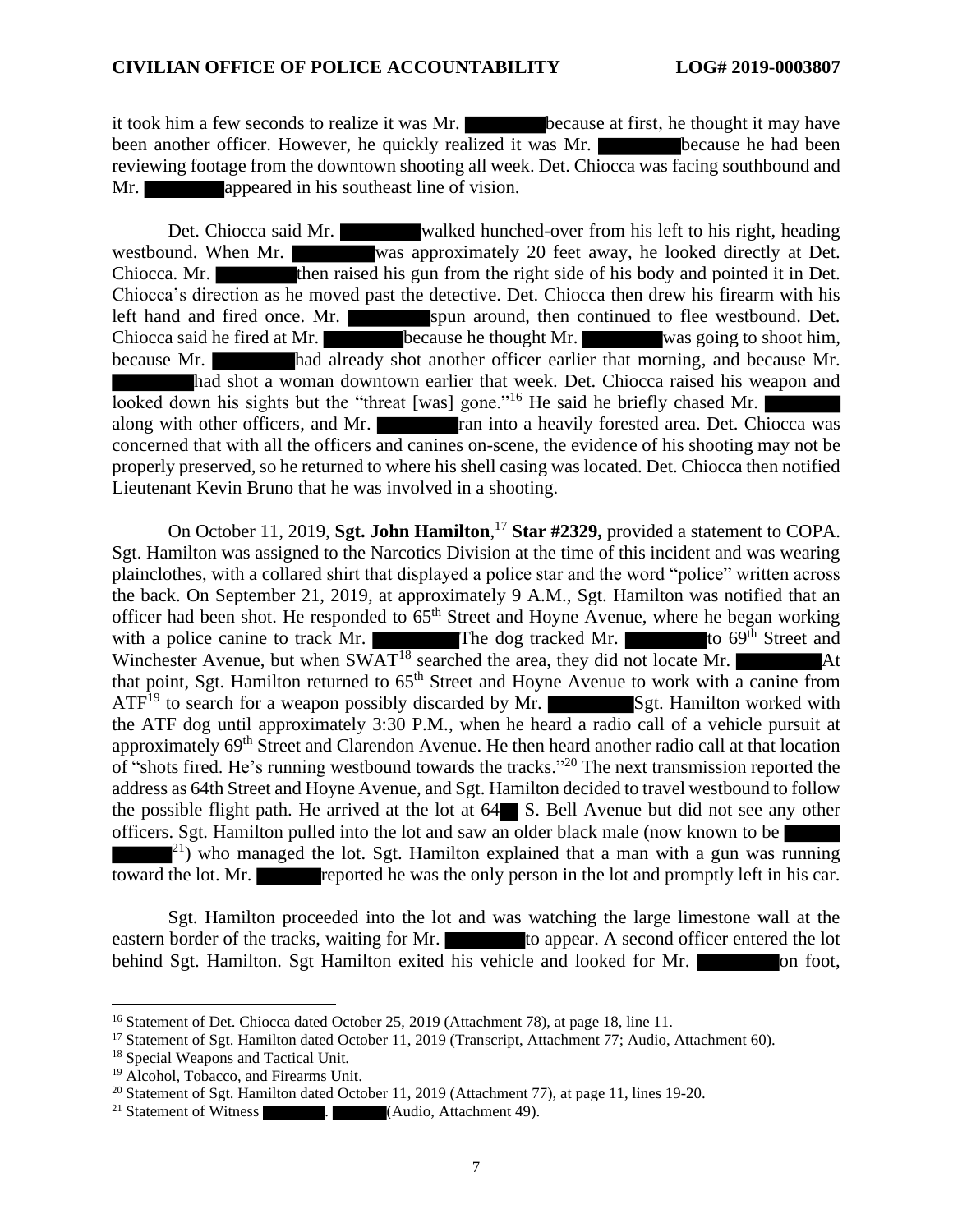walking southbound about halfway into the lot. At that point, he observed a white Ford Tahoe with its front passenger side door open. Mr. exited the Tahoe with a gun in his right hand,<sup>22</sup> walked eastbound to the rear of the car, then began running southbound along the limestone wall. Mr. was wearing black pants and had his T-shirt tied around his head, and Sgt. Hamilton stated he knew it was Mr. **because he matched Mr. physical description and** had a gun in his hand. Sgt. Hamilton called out Mr. **location** over the radio, then took cover between the middle row of cars. Sgt. Hamilton ran southbound between the row of cars as he yelled for Mr. to drop the gun. Mr. reached the south fence of the lot, then shrugged and began walking westbound along the south fence. Once Mr. middle row of cars, he saw Sgt. Hamilton and raised the gun from the right side of his body. Mr. fired at Sgt. Hamilton, who saw the flash and heard a "zing."<sup>23</sup> Sgt. Hamilton fired three times at Mr. we using a standard two-handed grip, then lost sight of Mr. Sgt. Hamilton began walking westbound, looking for Mr. **and he saw Mr. and he saw Mr. and he saw Mr. h** fall to the ground, face-down. Mr. **rolled** over and fired one shot at Sgt. Hamilton, who returned fire one time.

Sgt. Hamilton saw Officer Soto and they proceeded toward Mr. As Sgt. Hamilton approached Mr. he saw Mr. weapon on the ground in slide-lock. Sgt. Hamilton put his foot on the gun and instructed Officer Soto to cuff Mr. Soto cuffed Mr. **and then rolled him onto his side to search him, but Mr.** was spraying blood from his groin. Because Officer Soto's rifle was obstructing the search, to make the scene safer, Sgt. Hamilton took Officer Soto's rifle, ejected the magazine, popped the round out of the chamber, and secured the rifle on his back. At that point, Sgt. Hamilton did not know Officer Soto had fired his weapon. Sgt. Hamilton then attempted to apply a tourniquet, but the wound was too high to stop the blood with a tourniquet. Officer Soto stood up and Sgt. Hamilton returned the officer's rifle to him. By this time, many officers were on the scene and Sgt. Hamilton told one to retrieve the trauma kit from his truck so he could tend to Mr. wound. The ambulance arrived shortly thereafter.

On October 11, 2019, **Lt. Thomas Lamb Jr.**, <sup>24</sup> **Star #606,** provided a statement to COPA. Lt. Lamb was assigned as a commander to the SWAT unit at the time of this incident and was wearing an all green SWAT uniform and vest. At approximately 8:45 A.M. on September 21, 2019, Lt. Lamb responded to 19 W.  $65<sup>th</sup>$  Street to search for Mr. At approximately 2:30 P.M., Lt. Lamb released the SWAT team but stayed in the area for approximately another hour before heading home. He was on his way home, at approximately 62<sup>nd</sup> Street and Damen Avenue, when he heard a radio call of a foot chase. The radio transmission reported a foot chase of a black male at 64<sup>th</sup> Street and Hamilton Avenue. Lt. Lamb proceeded to 65<sup>th</sup> Street and Bell Avenue to possibly intercept the black male. Lt. Lamb exited his vehicle and walked toward the lot at 64 S. Bell Avenue. Lt. Lamb arrived at the southwest corner of the lot, just outside the fence, and had a southwest view into the lot. There were many other officers on the scene, but Lt. Lamb did not know their names.

<sup>22</sup> Statement of Sgt. Hamilton dated October 11, 2019 (Attachment 77), at page 25, line 10.

<sup>&</sup>lt;sup>23</sup> Statement of Sgt. Hamilton dated October 11, 2019 (Attachment 77), at page 28, line 23.

<sup>24</sup> Statement of Lt. Lamb dated October 11, 2019 (Transcript, Attachment 76; Audio, Attachment 61).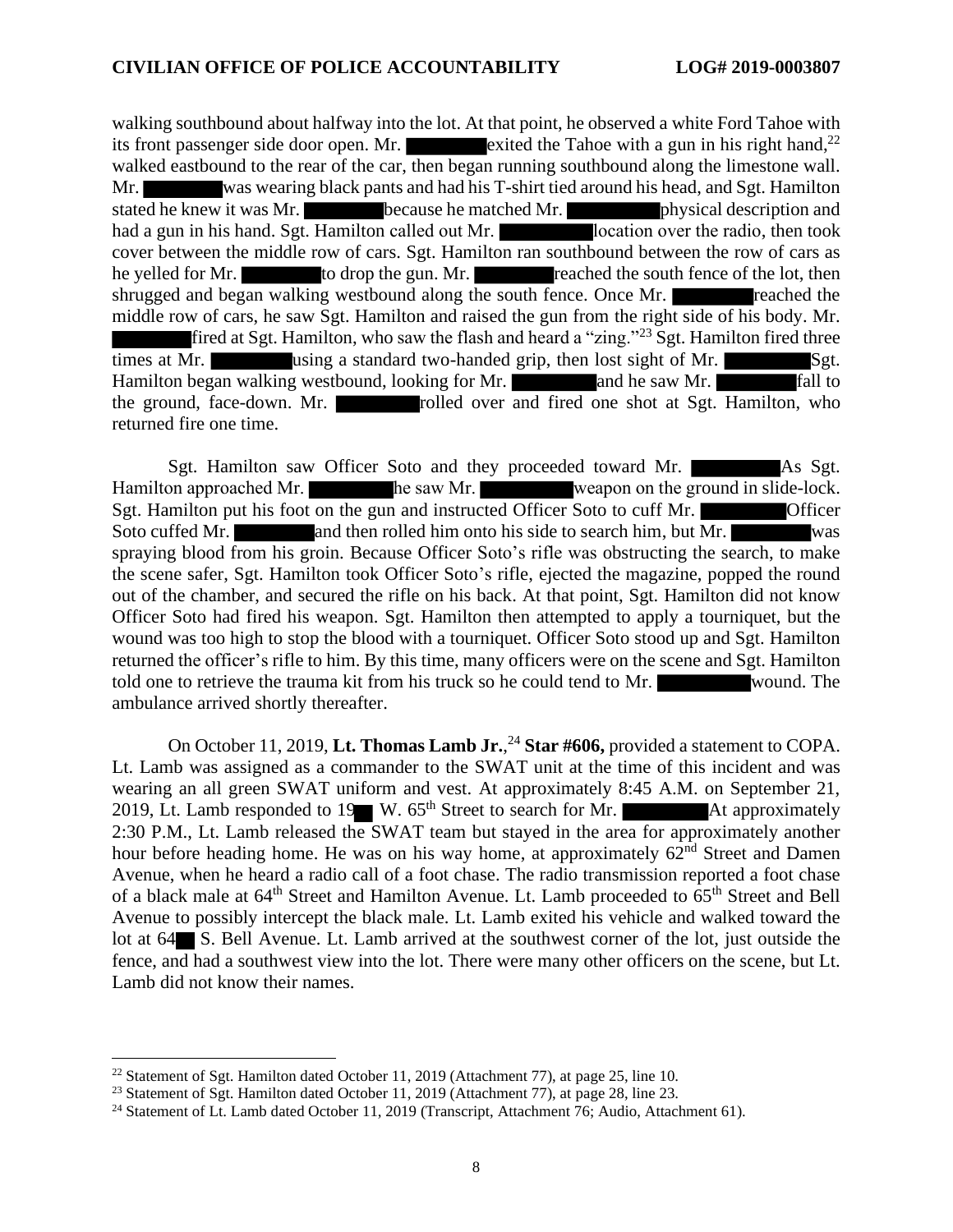Lt. Lamb stated he did not know it at the time, but Mr. had sequestered himself in a vehicle inside the lot. Lt. Lamb heard yelling to his left, then saw officers at the north end of the lot moving southbound. He moved slightly north to see what the officers were looking at, at which point he observed Mr. moving towards him, about three to four car lengths away. Lt. Lamb heard officers command Mr. to stop and drop the gun, but Mr. fired once. Lt. Lamb then took cover and Mr. **fired at least three more times.** At that point, Lt. Lamb fired three or four times at Mr.  $\overline{\phantom{a}}$  and by the fourth shot Mr. prone or almost on the ground. Lt. Lamb said he stood in an aggressive stance, used a two-hand grip, and aimed at center mass when he fired at Mr. Other officers also had guns pointed at Mr. and gave verbal commands, but Lt. Lamb did not know whether they had also fired at Mr. Lt. Lamb called "shots fired by the police" over the radio immediately after he fired his weapon.

On October 15, 2019, **Officer George Whiting**, <sup>25</sup> **Star #14596,** provided a statement to COPA. Officer Whiting was assigned to Unit 606, Special Investigations Unit, on the date of the incident. On September 21, 2019, Officer Whiting began his shift in the  $16<sup>th</sup>$  District, where he and his partner received a call about an officer being shot around 9:00 A.M. Sgt. Vance Bonner asked them to report to the scene and set a perimeter near  $64$  S. Bell Avenue. The officers knew they were looking for an individual who was a person of interest in the shooting of the woman downtown, and who had also shot an officer that morning. When they arrived at the scene around noon, the officers viewed a photo of Mr. and met with other officers on-scene to establish the perimeter. They knew Mr. was hiding in a residence nearby so they began searching for him in different houses.

Around 3:30 P.M., Officer Whiting heard a call over the radio stating, "He's running westbound from Winchester over the tracks."<sup>26</sup> Officer Whiting and his partner relocated to that location, parked at the entrance to the car lot at  $64$  S. Bell Avenue, and exited their vehicle. Officer Whiting heard a commotion, followed by officers yelling for Mr. to put the gun down. Officer Whiting entered the lot and ran southbound, towards the yelling. At the same time, he observed approximately 6-10 other officers running southbound in the lot. As Officer Whiting continued in the lot, he saw an officer standing in a clear path approximately 15 feet in front of him. Beyond that officer, Officer Whiting observed Mr. walking southwest through the lot, wearing black pants and a T-shirt wrapped around his head. Mr. was holding a black object that appeared to be a gun, which Mr. **pointed at the officers north of his location**. At that point, Officer Whiting saw a muzzle flash from Mr. **gun, as well as debris** from gunshots hitting the ground. When Officer Whiting was approximately 35 to 45 feet away from Mr. **he had a clear shot at Mr.** and fired one time. He did not know if his shot struck Mr. **Officer Whiting then took cover and heard additional gunshots.** After he realized Mr. was on the ground and surrounded by other officers, Officer Whiting helped created a perimeter around Mr. **until the ambulance arrived.** Officer Whiting had mixed ammunition in his weapon and received summary punishment from Commander Francis Valadez, Star #484, after the incident.

<sup>&</sup>lt;sup>25</sup> Statement of Officer Whiting dated October 15, 2019 (Transcript, Attachment 73; Audio, Attachment 62).

<sup>&</sup>lt;sup>26</sup> Statement of Officer Whiting dated October 15, 2019 (Attachment 73), at page 13, lines 8-9.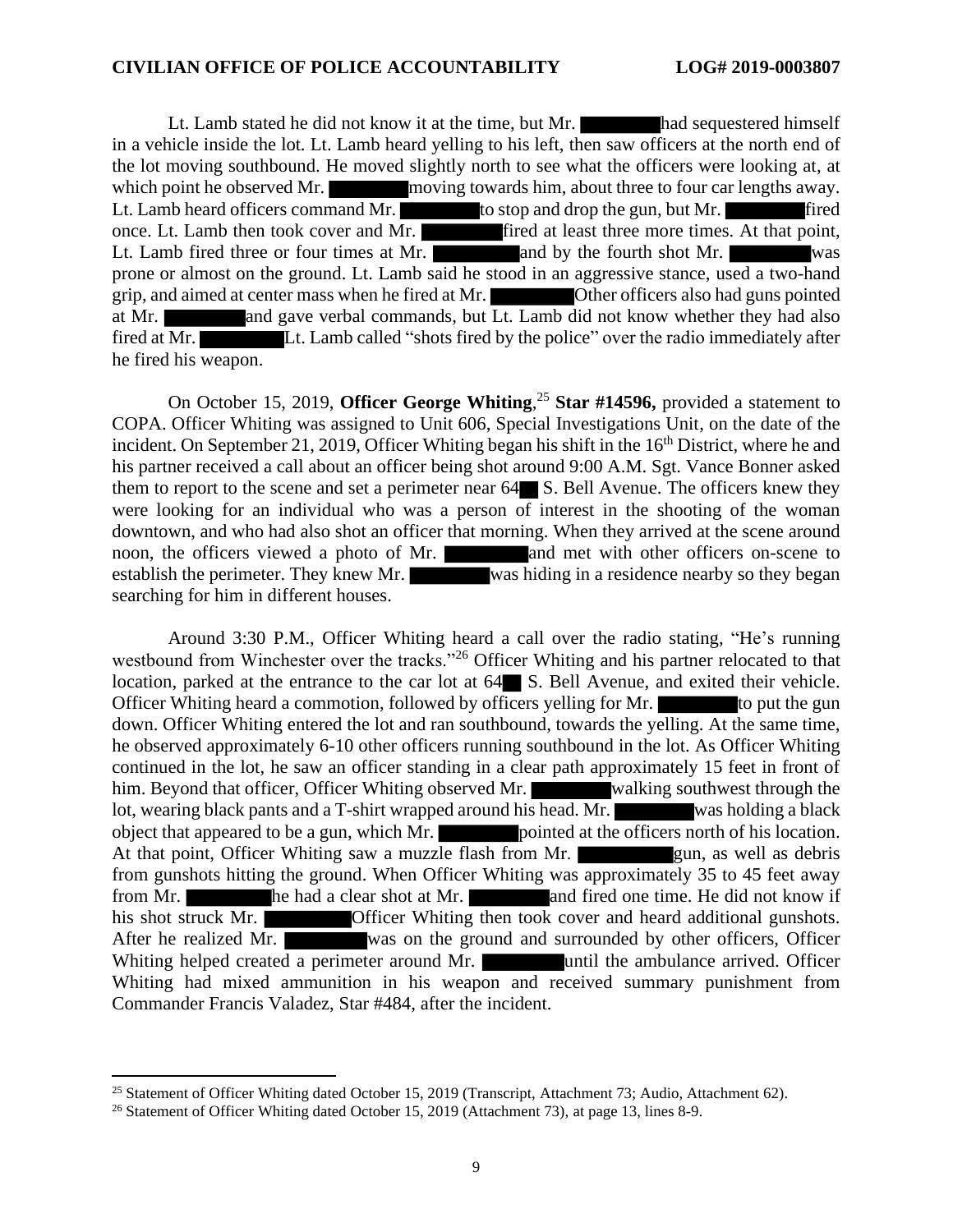On October 11, 2019, **Officer Fernando Soto**, <sup>27</sup> **Star#12313,** provided a statement to COPA. Officer Soto was assigned to Unit 606, Special Investigations Unit, on the date of the incident. On September 21, 2019, PO Soto was at the 22<sup>nd</sup> District when he received notification of an officer being shot in the  $7<sup>th</sup>$  District. Officer Soto immediately responded to the scene, where he was provided a photo of Mr. and assigned to set up a perimeter and search for Mr. In the afternoon, Officer Soto heard a man matching Mr. description was fleeing westbound around 63rd Street and Bell Avenue. Officer Soto responded to that location with his rifle, as he had heard Mr. was armed and wearing a ballistics vest. He walked southbound on Bell Avenue from 63rd Street, and he observed Sgt. Hamilton entering the car lot at 64 S. Bell Avenue. Officer Soto walked into the lot behind Sgt. Hamilton with his rifle slung over his shoulder, pointing toward the ground.

Officer Soto heard Sgt. Hamilton yell something to the effect of, "Hey, hey, let me see your hands. Police. Stop. Stop right there."<sup>28</sup> Officer Soto was about ten feet west of Sgt. Hamilton, walking parallel to him. Sgt. Hamilton began to run, at which point Officer Soto observed Mr. in the southeast corner of the lot. Mr. walked westbound along the back fence of the lot and stared at the officers. At that point, Mr. began to run, and Officer Soto noticed a firearm in Mr. hand. Officer Soto also heard Sgt. Hamilton shouting, "He's got the gun."<sup>29</sup> Officer Soto was approximately twenty-five feet from Mr. when Mr. raised his gun and start firing in the officers' direction. Officer Soto fired four or five rounds as he moved in the same direction as Mr. He said his ears were ringing and he could not hear anything after that point. Officer Soto saw Mr. **Figure 1** fall to the ground, and he and Sgt. Hamilton went to secure Mr. Officer Soto handed his rifle to Sgt. Hamilton, as the weapon was obstructing him from safely searching and cuffing Mr.  $Sgt$ . Hamilton cleared the rifle, then returned it to Officer Soto after Mr. was secured. Officer Soto picked up the cleared round from the ground and put it back in the magazine.

On October 22, 2019, **Officer Jairo Valeriano**, <sup>30</sup> **Star #10649**, provided a statement to COPA. Officer Valeriano was assigned to Unit 606, Special Investigations Unit, on the date of the incident. On September 21, 2019, at approximately 8:56 A.M., Officer Valeriano heard an officer had been shot at 64<sup>th</sup> Street and Damen Avenue. He responded to the shooting location, where he viewed a photo of Mr. **and helped put up crime scene tape.** Officer Valeriano also searched for Mr. **and worked with a canine unit**, to no avail.

Later in the afternoon, Officer Valeriano heard an individual was running westbound near approximately 64<sup>th</sup> Street and Western Avenue. When he responded to that location, he observed a SWAT officer looking eastbound, toward the train tracks on the east side of Bell Avenue. Officer Valeriano spoke briefly with the SWAT officer about the possibility that Mr. might flee across the tracks and into the car lot at  $64<sup>th</sup>$  Street and Bell Avenue. Officer Valeriano, who was standing outside the southwest corner of the lot, went to grab his rifle. He explained he already

<sup>&</sup>lt;sup>27</sup> Statement of Officer Soto dated October 11, 2019 (Transcript, Attachment 75; Audio, Attachment 57).

<sup>&</sup>lt;sup>28</sup> Statement of Officer Soto dated October 11, 2019 (Attachment 75), at page 16, lines 8-9.

<sup>&</sup>lt;sup>29</sup> Statement of Officer Soto dated October 11, 2019 (Attachment 75), at page 18, line 17.

<sup>30</sup> Statement of Office Valeriano dated October 22, 2019 (Transcript, Attachment 72; Audio, Attachment 64).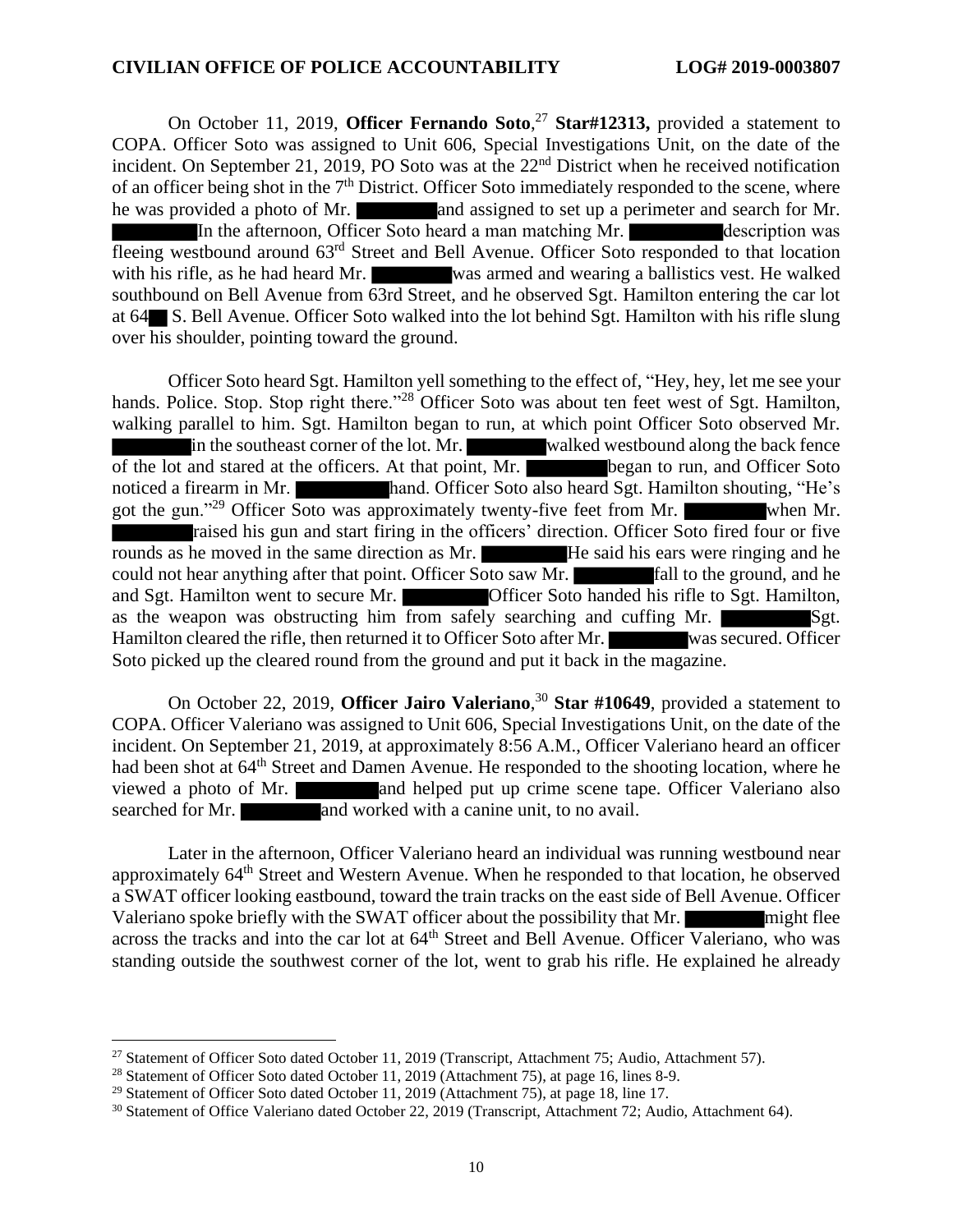had his handgun but felt that because Mr. was wearing a bullet-proof vest and had already shot an officer, his rifle was necessary.<sup>31</sup>

Once Officer Valeriano obtained his rifle, he returned to his position outside the fence and heard officers yelling "police, police."<sup>32</sup> Officer Valeriano observed Mr. Who was wearing black pants and a shirt tied around his head, holding a firearm in his hand. Officer Valeriano yelled for Mr. to drop the gun, but Mr. fired two or three rounds in a northbound direction, towards the other officers. Officer Valeriano then fired two or three rounds at Mr. who was approximately twenty to thirty feet in front of the officer. Mr. fell to the ground and Officer Valeriano observed two officers approach and cuff Mr. as Officer Valeriano called for an ambulance. Officer Valeriano later received summary punishment from Commander Valadez for having mixed ammunition.

#### **b. Digital Evidence**<sup>33</sup>

**Security camera footage from 6444 S. Hoyne Avenue<sup>34</sup>** captures officers moving around the vacant lot in an attempt to locate blind spots in the security footage for approximately twenty minutes. At 03:22:56, the video captures Mr. fleeing along the fence line. He is slightly hunched over, and the fence line blocks him from the middle of the chest down, so the firearm he was allegedly carrying is not visible. As Mr. flees past an officer near a U-Haul truck, now known to be Det. Chiocca, Det. Chiocca raises his firearm in his right hand and appears to fire a shot at Mr.

<sup>&</sup>lt;sup>31</sup> Officer Valeriano told COPA that a bulletproof vest can stop a bullet fired from a handgun. Statement of Officer Valeriano dated October 22, 2019 (Attachment 72), at page 16, lines 7-21.

<sup>32</sup> Statement of Office Jairo Valeriano dated October 22, 2019 (Attachment 72), at page 17, line 14.

<sup>&</sup>lt;sup>33</sup> The involved officers were not required to wear body worn cameras and their vehicles were not equipped with incar cameras due to their special assignments: Fugitive Apprehension, SWAT, and Detective Division. COPA did not serve any body worn camera or in-car camera related allegations for that reason.

<sup>&</sup>lt;sup>34</sup>Video available at Attachment 123. Additionally, COPA's Digital Forensic Analyst enhanced this video by zooming in, slowing it down, and capturing still images. (Attachment 85).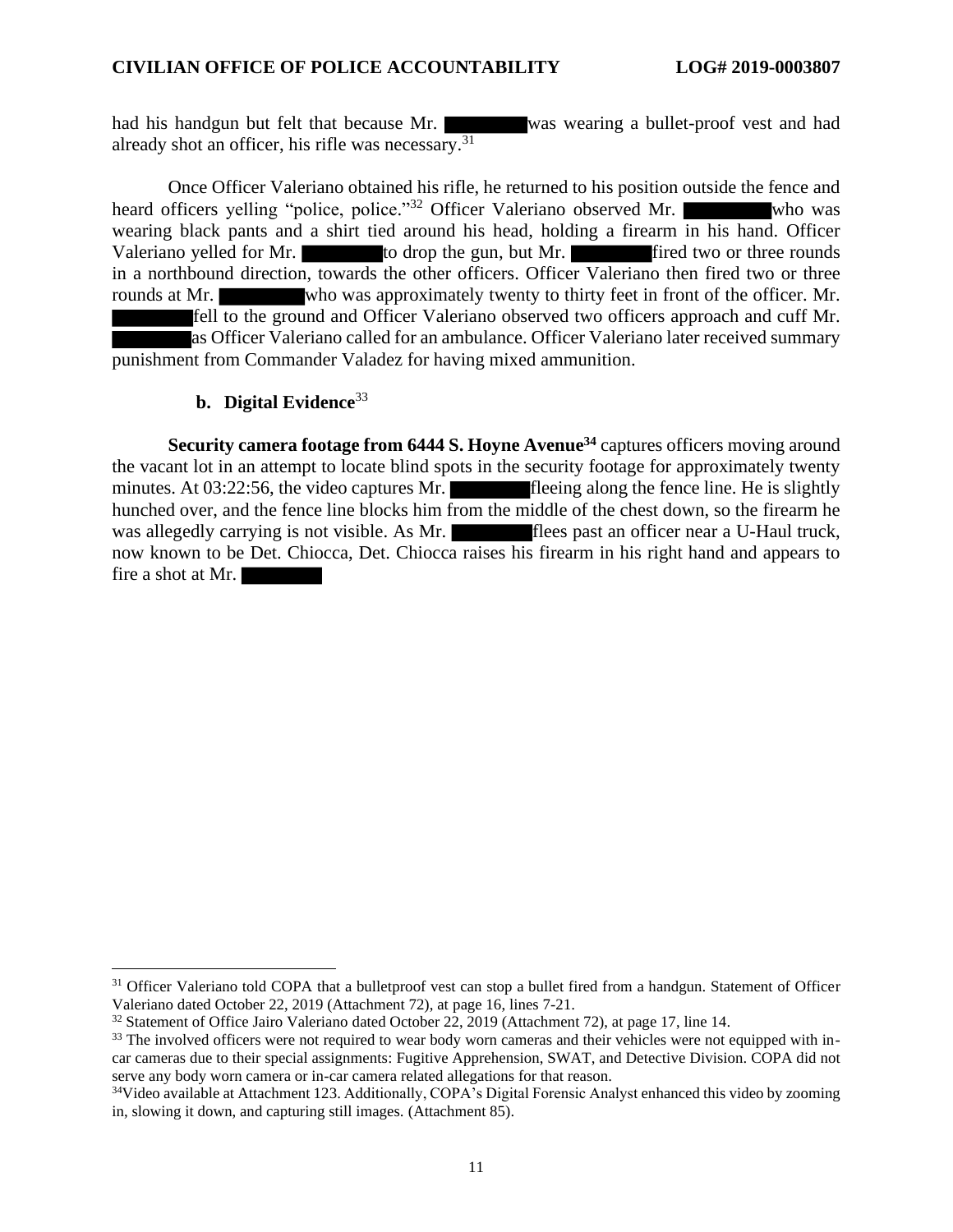

Figure 1. Screenshot of Mr. **running along the fence line.** 



Figure 2. Screenshot of Det. Chiocca firing a shot as Mr. **flees** past him.

## **c. Physical Evidence**

## **i. Medical Records**

The **Chicago Fire Department Ambulance Report**<sup>35</sup> reports Ambulance 49 was dispatched at 3:34:28 P.M. and arrived at 6433 S. Bell Avenue at 3:36:58 P.M.<sup>36</sup> EMTs arrived at

<sup>35</sup> Att. 100.

<sup>36</sup> Multiple ambulances were dispatched but A49 provided service.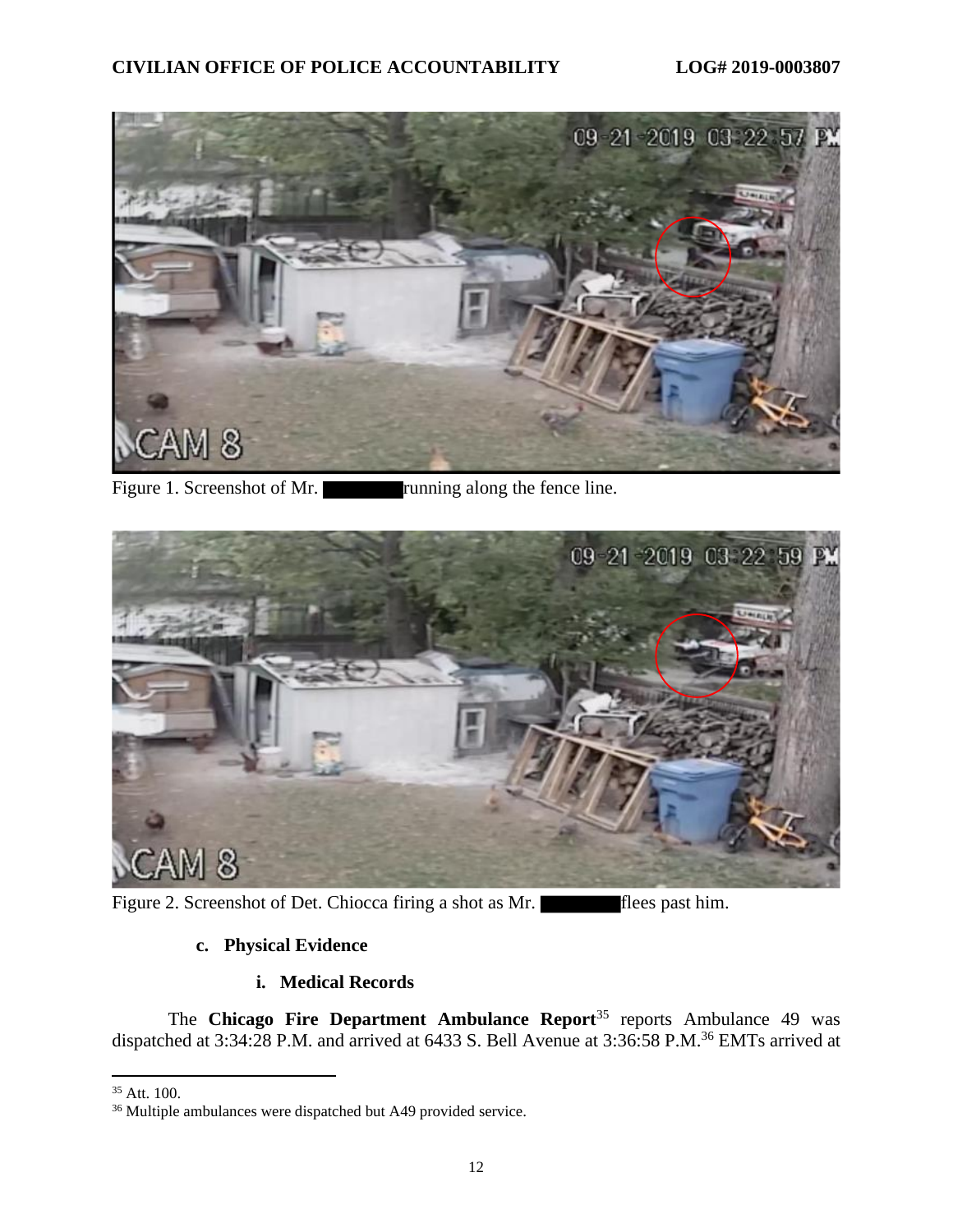the scene to find Mr. conscious and alert, lying in the parking lot in police custody handcuffed behind the back. Mr. complained of groin and upper thigh pain after being shot multiple times. EMTs noted gunshot wounds to the groin, upper thigh, and scrotum. Mr. denied loss of consciousness, chest pain, abdominal pain or tenderness, recent illness, and drug use. EMTs assessed Mr. vital signs, bandaged his wounds, and initiated advance life support care, but they were unable to apply a tourniquet due to the proximity of the wound to the groin. Mr. **arrived at Christ Hospital via ambulance at 4:01:21 P.M.** 

**Officer Adam Wazny's medical records<sup>37</sup>** from Christ Hospital indicate the officer sustained a gunshot wound to the left groin and two gunshot wounds to the lower left leg.

**medical records<sup>38</sup>** from Christ Hospital indicate Mr. sustained multiple gunshot wounds<sup>39</sup> to the groin, as well as a right femur fracture.

#### **ii. Forensic Evidence**

Evidence technicians ("ETs") recovered the following **ballistics evidence** from the first crime scene, at **19 W. 65th Street**:

- Nine "S&W Win 40" shell casings were recovered from the gangway of 19 W. 65th Street, along the fence line on the north side of the gangway.  $40$  An additional four "S&W Win 40" shell casings were recovered from the yard of 6454 S. Winchester Avenue, one yard to the north and just on the opposite side of the fence from the other .40 caliber shells.<sup>41</sup> Illinois State Police ("ISP") examined these thirteen casings and determined they were fired by Officer Wazny's firearm.<sup>42</sup>
- One "Win 9mm Luger  $+ P$ " shell casing was recovered from the cement slab under the porch.<sup>43</sup> ISP determined that this casing was fired from Officer Touhy's firearm.<sup>44</sup>

<sup>37</sup> Attachment 68.

<sup>38</sup> Attachment 69.

<sup>&</sup>lt;sup>39</sup> Due to overlapping entry wounds, the number of gunshot wounds was indeterminable. No bullets were recovered at the hospital.

<sup>40</sup> ET Plat (JC442368) (Attachment 95), Crime Scene Markers ("CSMs") 1 – 9. Officer Wazny's weapon was a Glock 23, .40 caliber semi-automatic pistol. ETs recovered the weapon from the passenger seat of the unmarked squad car that was used to transport Officer Wazny to the hospital. The weapon was slide-locked and contained no live rounds. Officer Wazny told COPA that his magazine capacity was thirteen rounds, plus one in the chamber, for a total capacity of fourteen rounds. ETs recovered thirteen .40 caliber spent casings from the scene, and ISP later confirmed the thirteen casings were fired from Officer Wazny's weapon; however, ISP could not trace four additional spent casings recovered from the scene to any weapon. Therefore, COPA did not have evidence to confirm or deny Officer Wazny's statement that his weapon was fully loaded with fourteen live rounds prior to the incident.

<sup>41</sup> ET Plat (JC442368) (Attachment 95), CSMs 21-24.

<sup>42</sup> ISP Laboratory Report dated November 26, 2019 (Attachment 96). The Department's Crime Scene Processing Report for RD# JC443015 included preliminary ballistics findings consistent with ISP's findings in this case. See Crime Scene Processing Report, JC443015 (Attachment 33).

<sup>43</sup> ET Plat (JC442368) (Attachment 95), CSM 25.

<sup>44</sup> ISP Laboratory Report dated November 26, 2019 (Attachment 96). Officer Tuohy's weapon was a Glock 17, 9mm semi-automatic pistol. ETs cleared one live round from the chamber and sixteen rounds from the magazine, which had a seventeen-round capacity.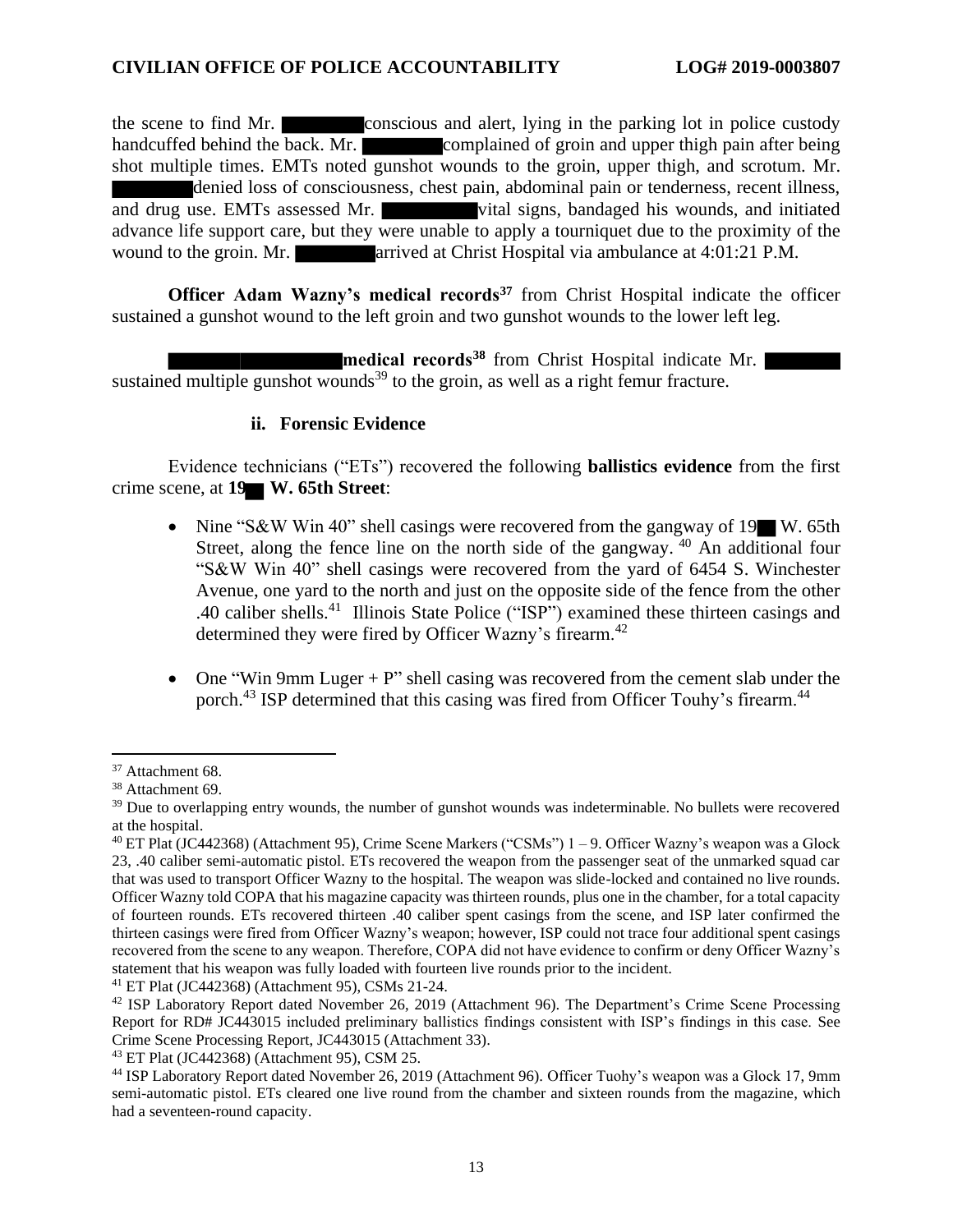- Three "Win 9mm Luger" and four "Jag 9mm Luger" shell casings were located in the yard at 19 W. 65th Street.<sup>45</sup> The seven casings were recovered from the courtyard area between the garage and the apartment building. ISP examined these shell casings and found a high confidence correlation between the 9mm casings recovered from the two scenes in this incident and the casings recovered from the scene of the September 18, 2019 shooting at 207 N. Milwaukee Avenue, in which Mr. was a person of interest.<sup>46</sup>
- Three fired bullets were recovered from the gangway at 19 W. 65th Street, and two fired bullets were recovered from the garage and the vehicle parked inside the garage at 64 S. Damen Ave., across the alley from 19 W. 65th Street.<sup>47</sup> ISP determined Mr. it could not determine which weapon(s) fired the other bullets.<sup>48</sup>

ETs recovered the following ballistics evidence from **64 S. Hamilton Avenue**:

• One "Win 9mm Luger" shell casing was recovered from the alley behind 64 S. Hamilton.<sup>49</sup> ISP determined this casing was fired by Det. Chiocca's firearm.<sup>50</sup>

ETs recovered the following ballistics evidence from the lot at **64 S. Bell Avenue**:

- One "9mm P Win 18" shell casing was recovered from the northwest corner of the parking lot.<sup>51</sup> ISP determined this casing was fired by Officer Whiting's weapon.<sup>52</sup>
- One "Win 45 Auto" shell casing was recovered from the walkway between the rows of cars on the northwest side of the lot, and three "Win 45 Auto" shell casings were recovered from the walkway between the middle row of cars in the center of the lot.<sup>53</sup> ISP determined these casings were fired by Sgt. Hamilton's weapon.<sup>54</sup>

<sup>45</sup> ET Plat (JC442368) (Attachment 95), CSMs 11-17.

<sup>&</sup>lt;sup>46</sup> There was also a high degree of confidence linking the casings to a July 2019 case in Minneapolis.

<sup>47</sup> ET Plat (JC442368) (Attachment 95), CSMs 10, 18, 20, 27, and 28.

<sup>48</sup> ISP Laboratory Reports dated November 26, 2019 (Attachments 96, 98).

<sup>49</sup> Crime Scene Worksheet, JC#443015 (Attachment 110), CSM 1.

<sup>50</sup> ISP Laboratory Report dated November 26, 2019 (Attachment 98). Det. Chiocca's weapon was a Sig Sauer Model P226, 9mm semi-automatic pistol. ETs cleared one live round from the chamber and fourteen rounds from the magazine, which had a total capacity of fifteen rounds. All ammunition was marked Winchester 9mm Luger.

<sup>51</sup> Crime Scene Worksheet, JC#443015 (Attachment 110), CSM 6.

<sup>52</sup> ISP Laboratory Report dated November 26, 2019 (Attachment 98). Officer Whiting's weapon was a Glock 19, Gen 4, 9mm semi-automatic pistol. ETs cleared one live round from the chamber and fourteen live rounds from the magazine, which had a total capacity of fifteen rounds. The ammunition was marked Win 9mm Luger (one round from the chamber) and Win 9mm Luger  $+ P$  (all of the rounds in the magazine).

<sup>53</sup> Crime Scene Worksheet, JC#443015 (Attachment 110), CSMs 7, 8, 9, and 10.

<sup>54</sup> ISP Laboratory Report dated November 26, 2019 (Attachment 98). Sgt. Hamilton's weapon was a Glock 21, .45 caliber semi-automatic pistol. ETs cleared one live round from the chamber and eight live rounds from the magazine, which had a total capacity of thirteen rounds. All the ammunition was marked "Win .45 Auto."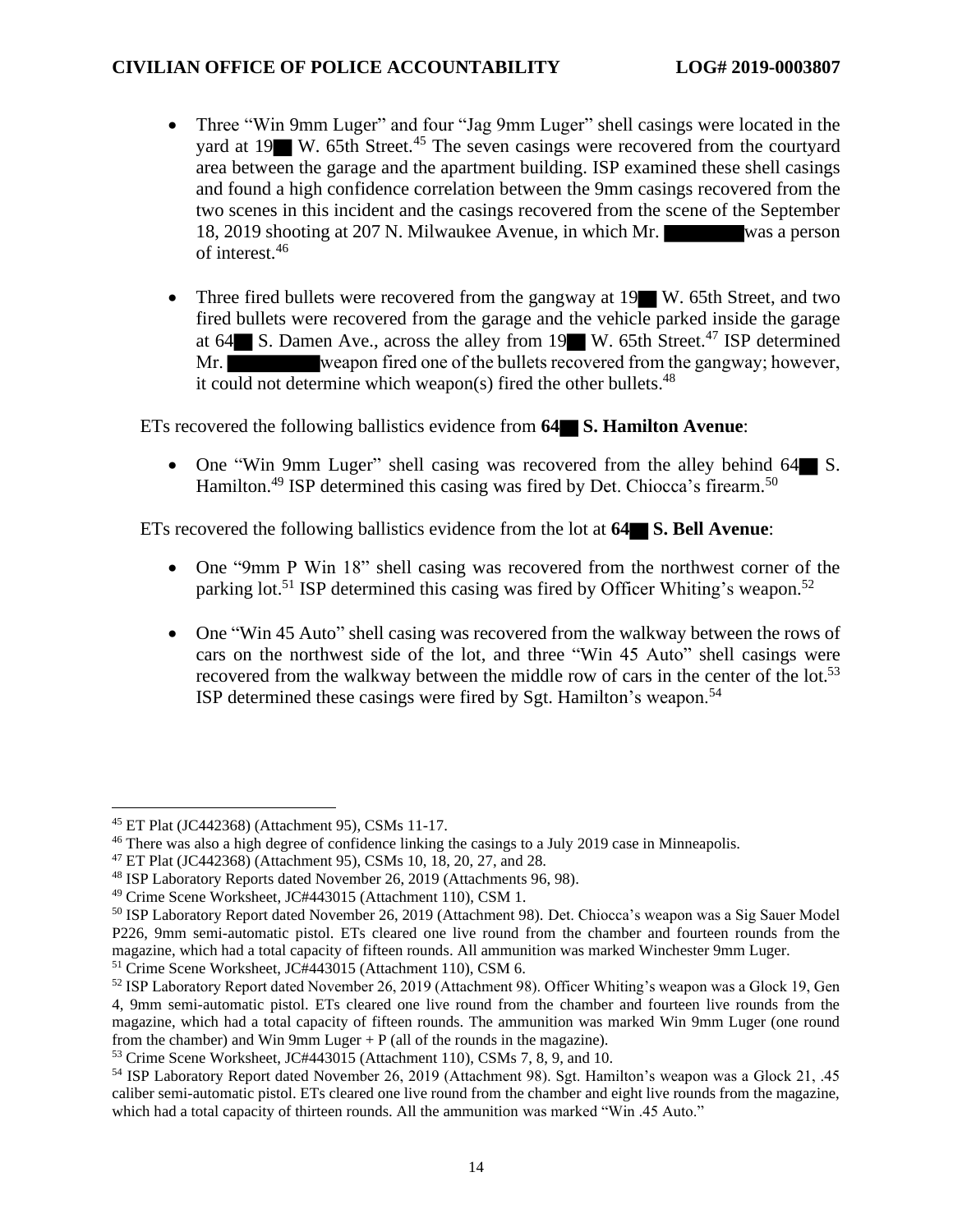- One "RP 223 REM," one "Winchester 223 REM," and three "PMC 223 REM" shell casings were recovered from the walkway between the rows of cars on the northwest side of the lot.<sup>55</sup> ISP determined all five casings were fired by Officer Soto's weapon.<sup>56</sup>
- Three "Win 9mm Luger" shell casings were located along the southwest fence line of the lot.<sup>57</sup> ISP determined these three casings were fired by Lt. Lamb's weapon.<sup>58</sup>
- Three "Win 9mm Luger" shell casings were recovered from the south end of the lot, including one casing that was located in the same area where Mr. the shooting.<sup>59</sup> ISP determined these casings were fired by Mr. weapon.<sup>60</sup>
- ETs recovered Mr. SCCY Industries, Model CPX-2, 9mm semi-automatic pistol from the southwest corner of the lot.<sup>61</sup> There was no round in the chamber and the ten-round capacity magazine was empty. ISP tested the firearm and determined it was operable as received.<sup>62</sup>

COPA reviewed the **Tactical Response Reports ("TRRs")<sup>63</sup>** of all the involved members and determined their TRRs were consistent with the information reported to COPA.

# **VI. LEGAL STANDARD**

## **a. Use of Force**

Department policy states that the "Department's highest priority is the sanctity of life."<sup>64</sup> Department members are expected to act with the utmost regard for preserving human life and must comply with Department use of force orders.<sup>65</sup> The Department's policy in place on the date

 $62$  ISP also compared latent fingerprint lifts from the firearm to Mr. prints, but the fingerprint lifts were either not suitable for comparison or no identification was made.

<sup>55</sup> Crime Scene Worksheet, JC#443015 (Attachment 110), CSMs 11, 12, 13, 14, and 15.

<sup>56</sup> ISP Laboratory Report dated November 26, 2019 (Attachment 98). Officer Soto's weapon was a Smith & Wesson, M&P rifle. There were no live rounds in the chamber. ETs cleared twenty three live rounds from the magazine, which had a total capacity of thirty rounds. The ammunition was marked R-P223 REM (seven rounds), PMC223 REM (eleven rounds), and Winchester 223 REM (five rounds).

<sup>57</sup> Crime Scene Worksheet, JC#443015 (Attachment 110), CSMs 21, 22, and 23.

<sup>58</sup> ISP Laboratory Report dated November 26, 2019 (Attachment 98). Lt. Lamb's weapon was a Glock 17, 9mm semiautomatic pistol. ETs cleared one live round from the chamber and thirteen live rounds from the magazine, which had a total capacity of seventeen rounds. All the ammunition was marked Win 9mm Luger.

<sup>59</sup> Crime Scene Worksheet, JC#443015 (Attachment 110), CSMs 17, 18, and 19.

<sup>60</sup> ISP Laboratory Report dated November 26, 2019 (Attachment 98).

<sup>61</sup> Crime Scene Worksheet, JC#443015 (Attachment 110), CSM 20.

<sup>63</sup> Atts. 1, 4, 8, 20, 22, 23, 24, 66.

<sup>64</sup> General Order G03-02 (effective October 16, 2017 to February 28, 2020) (hereinafter the "Use of Force Order").

<sup>&</sup>lt;sup>65</sup> Questions as to the propriety of a police officer's use of force, including excessive or deadly force, are also typically evaluated under state law as well as the 4<sup>th</sup> Amendments to the United States Constitution and Illinois state Constitution. However, Department policy in place at the time of the incident in this case prohibited the use of deadly force under circumstances that may have been permissible under state law and 4<sup>th</sup> amendment law, meaning that Department policy may be *more* restrictive than state law and federal 4<sup>th</sup> amendment law. COPA cites to judicial decisions in its analysis solely as an aide to interpretation of common concepts or terms (such as the meaning of "objectively reasonable").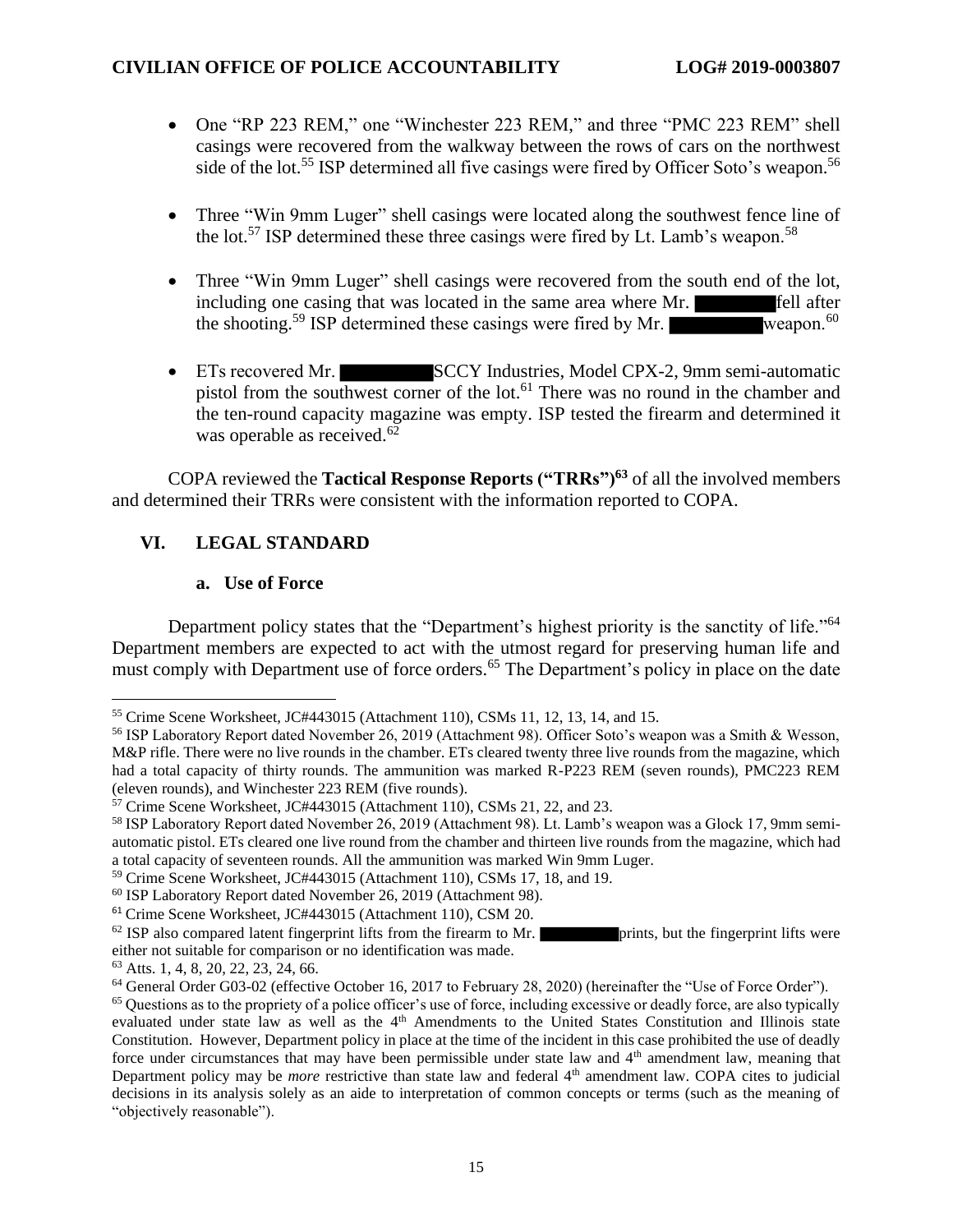of the incident provides that a Department member's use of force must be evaluated based on the totality of the circumstances known by the member at the time of the incident, from the perspective of a reasonable Department member in the same or similar circumstances, and without the benefit of 20/20 hindsight.<sup>66</sup> Department policy recognizes that Department members must "make splitsecond decisions – in circumstances that are tense, uncertain, and rapidly evolving-about the amount of force that is necessary in a particular situation."<sup>67</sup>

Department General Order entitled "Use of Force" provides that a member's use of force must be "objectively reasonable, necessary, and proportional."<sup>68</sup> Each of these elements is further explained in Department policy, as follows:

- Objectively Reasonable: In evaluating use of force, Department policy provides that the key issue is whether the Department member's use of force was objectively reasonable under the totality of the circumstances at the time force is used. Although "reasonableness" cannot be precisely defined, Department policy states the following non-exclusive list of factors can be considered:
	- o "whether the subject is posing an imminent threat;
	- o the risk of harm, level of threat, or resistance presented by the subject; and
	- $\circ$  the subject's proximity or access to weapons."<sup>69</sup>
- Necessary. Department members are limited to using "only the amount of force required under the circumstances to serve a lawful purpose."<sup>70</sup>
- Proportional. A Department member's use of force must be proportional to the "threat, actions, and level of resistance offered by a subject."<sup>71</sup>

To reduce or avoid the need for use of force, Department policy directs members to use deescalation techniques known as "Principles of Force Mitigation" when it is safe and feasible under the circumstances.<sup>72</sup> These techniques include:

- "Continual Communication," which means using verbal control techniques to avoid or minimize confrontations before resorting to physical force. This includes using persuasion, advice, instruction, and warning prior to any use of force;
- "Tactical Positioning," which involves use of positioning, distance, and cover to contain a subject and create a zone of safety for officers and the public; and
- Using "Time as a Tactic" to, among other things, permit the de-escalation of a subject's emotions and provide time for the subject to comply with police orders, provide time for continued communication, and allow for the arrival of additional members or special units and equipment.<sup>73</sup>

<sup>66</sup> Use of Force Order, section II.D.

<sup>67</sup> Use of Force Order, section II.D.

<sup>68</sup> Use of Force Order, section III.B.

 $69$  Use of Force Order, section III.B.1(a)-(c).

<sup>70</sup> Use of Force Order, section III.B.2.

<sup>71</sup> Use of Force Order, section III.B.3.

<sup>72</sup> Use of Force Order, section III.B.4; *see also* G03-02-01(III) (the "Force Options Order").

<sup>73</sup> Force Options Order, section III.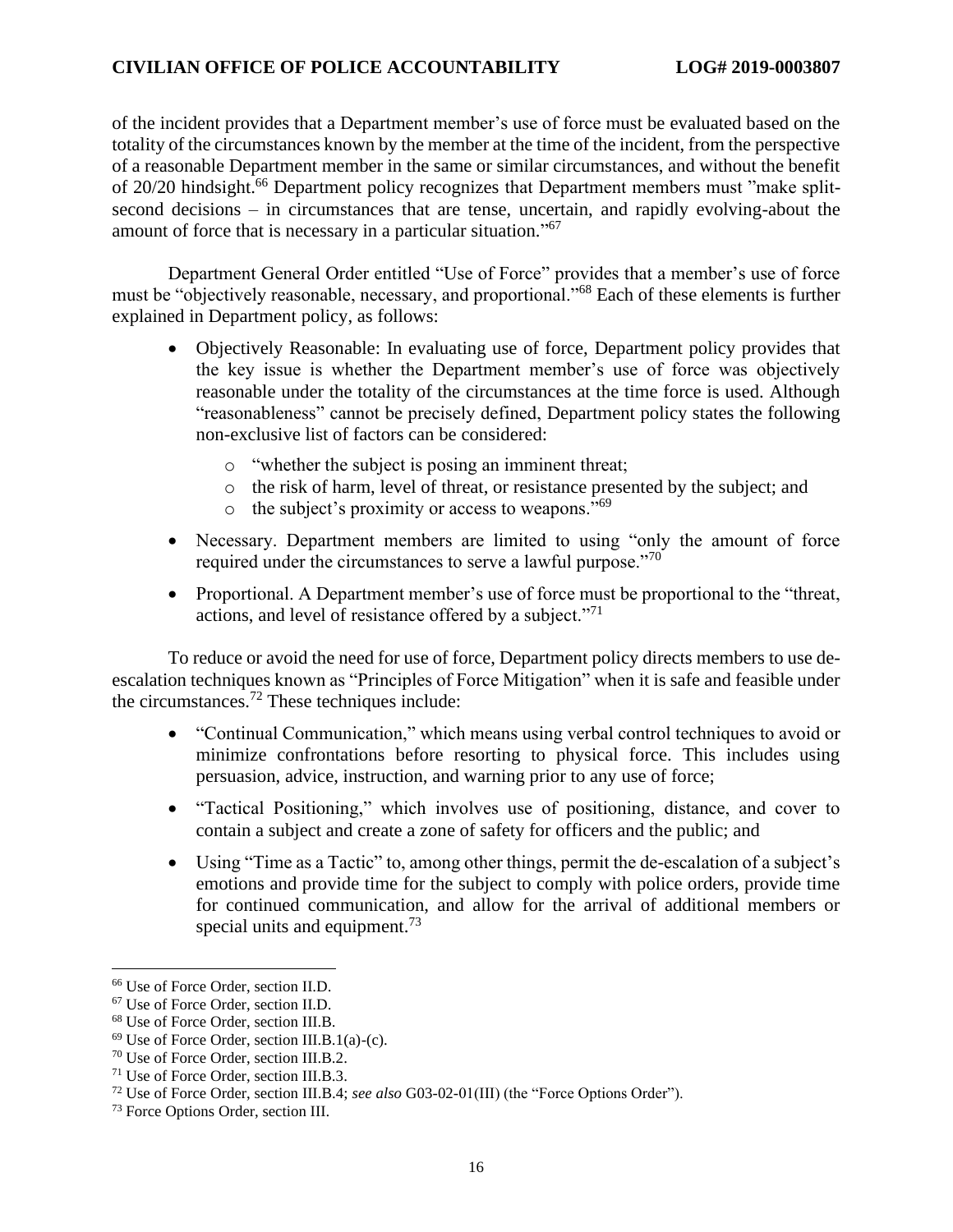While attempting to de-escalate an encounter, Department members are required to continually assess the situation and modify their use of force in ways that ensure officer safety as circumstances develop.<sup>74</sup>

#### **b. Use of Deadly Force.**

A Department member's use of deadly force, which includes the discharge of a weapon at or in the direction of a person subject to arrest, is controlled by Department policy restrictions in addition to those described above. In particular, Department members may only use deadly force as a "last resort" when necessary to protect against an imminent threat to life or to prevent great bodily harm to the member or another person.<sup>75</sup> A threat is defined as "imminent" when it is objectively reasonable to believe that:

- the subject's actions are immediately likely to cause death or great bodily harm to the member or others unless action is taken;
- the subject has the means or instruments to cause death or great bodily harm; and
- the subject has the opportunity and ability to cause death or great bodily harm."

The Department's definition of "last resort" re-enforces the principle that a Department member may only use deadly force when presented with an "imminent threat."<sup>76</sup> The Force Options Order outlines the force options available to Department members when met with resistance or threats.<sup>77</sup> The Force Options Order authorizes the use of deadly force in situations involving an "assailant," which is defined as a subject whose actions constitute an imminent threat of death or great bodily harm to a Department member or another person.<sup>78</sup>

#### **c. Preservation of Evidence and Carbine Policy**

Department policy provides that, unless there are overriding public or officer-safety concerns, no Department members other than Forensic Services Division personnel will handle, inspect, unload, or otherwise tamper with the firearm of an officer involved in a firearm discharge incident.<sup>79</sup> Furthermore, in situations where a Department member has discharged a firearm, that member, if physically capable, must "ensure that any weapons . . . are secured at the scene as found until recovered by Forensics Services Division personnel, unless public safety requires immediate recovery."<sup>80</sup>

#### **d. Standard of Proof**

For each Allegation COPA must make one of the following findings:

<sup>74</sup> Use of Force Order, section III.B.4.

<sup>75</sup> Use of Force Order, section III.C.3.

<sup>76</sup> *Id.*

<sup>77</sup> Use of Force Order, section III.C.

<sup>78</sup> Force Options Order, section IV.C.2.

<sup>79</sup> General Order G03-02-03 (VII)(A).

<sup>80</sup> General Order G03-02-02(V)(B)(6).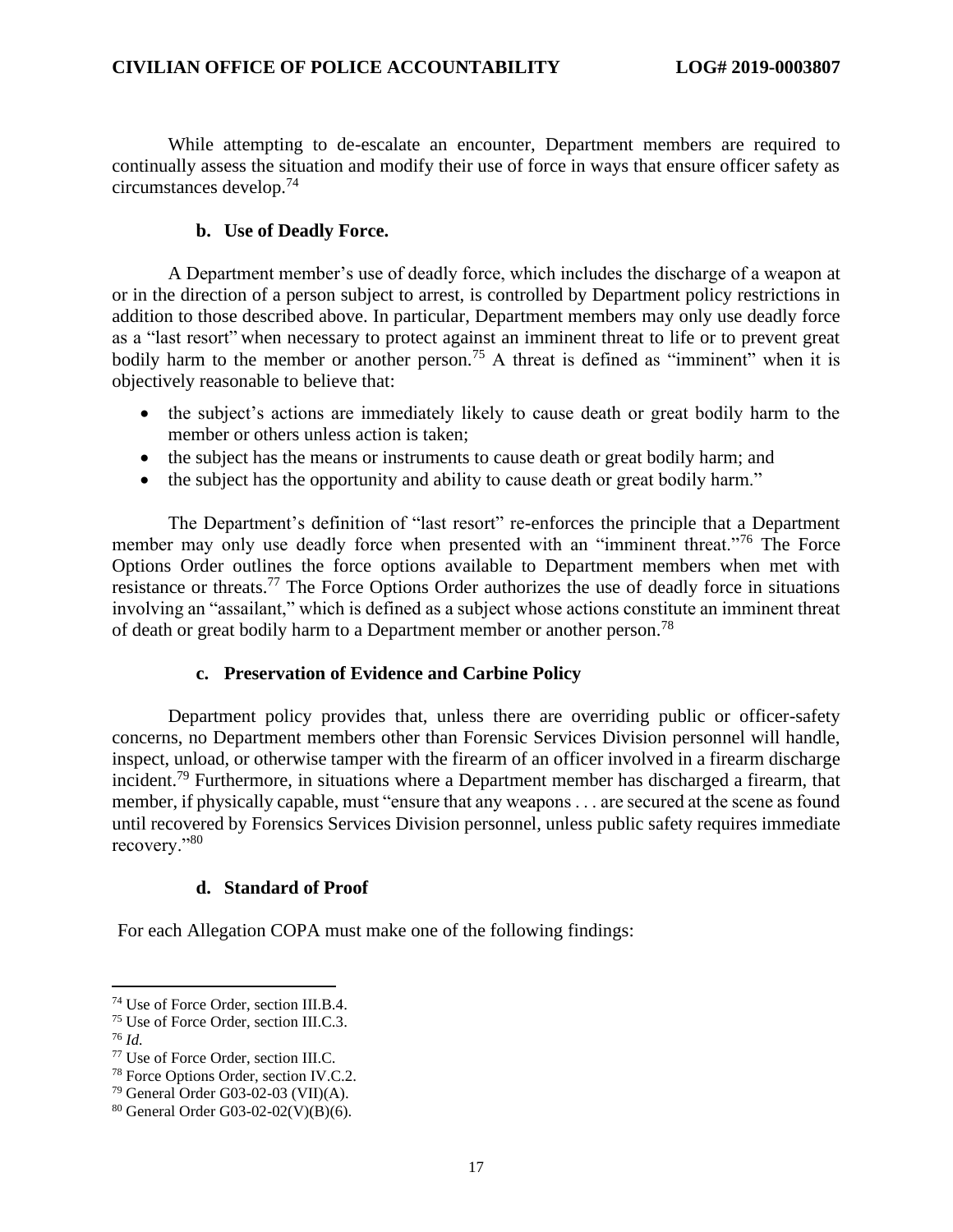- 1. Sustained where it is determined the allegation is supported by a preponderance of the evidence;
- 2. Not Sustained where it is determined there is insufficient evidence to prove the allegations by a preponderance of the evidence;
- 3. Unfounded where it is determined by clear and convincing evidence that an allegation is false or not factual; or
- 4. Exonerated where it is determined by clear and convincing evidence that the conduct described in the allegation occurred, but it is lawful and proper.

A **preponderance of evidence** is evidence indicating that it is **more likely than not** that the conduct reviewed complied with Department policy.<sup>81</sup> If the evidence gathered in an investigation establishes that it is more likely that the conduct complied with Department policy than that it did not, even if by a narrow margin, then the preponderance of the evidence standard is met.

**Clear and convincing evidence** is a higher standard than a preponderance of the evidence but lower than the "beyond-a-reasonable doubt" standard required to convict a person of a criminal offense.<sup>82</sup> Clear and convincing evidence can be defined as a "degree of proof, which, considering all the evidence in the case, produces the firm and abiding belief that it is highly probable that the proposition  $\ldots$  is true."<sup>83</sup>

## **VII. LEGAL ANALYSIS**

## **a. COPA finds that Officer Wazny's Use of Deadly Force was permissible under Department Policy.**

The evidence demonstrates that Officer Wazny's use of deadly force was objectively reasonable in light of the totality of the circumstances he faced in this incident. His use of deadly force was a last resort and was necessary to prevent the imminent threat of death or great bodily harm presented by Mr. to Officers Wazny and Tuohy as well as other officers.

## **1. COPA finds that Mr. posed an imminent threat of death or great bodily harm.**

First, it was objectively reasonable for Officer Wazny to believe that Mr. actions were immediately likely to cause death or great bodily harm to PO Wazny and his fellow officers. PO Wazny stated he shot only after Mr. **First fired upon him, and COPA finds** his statement to be credible. The physical evidence corroborates this statement as ISP determined that seven shell casings recovered from the scene were highly correlated to the firearm later

<sup>81</sup> *See Avery v. State Farm Mutual Automobile Insurance Co.*, 216 Ill. 2d 100, 191 (2005), (a proposition is proved by a preponderance of the evidence when it has found to be more probably true than not).

 $82$  e

<sup>83</sup> *Id*. at ¶ 28.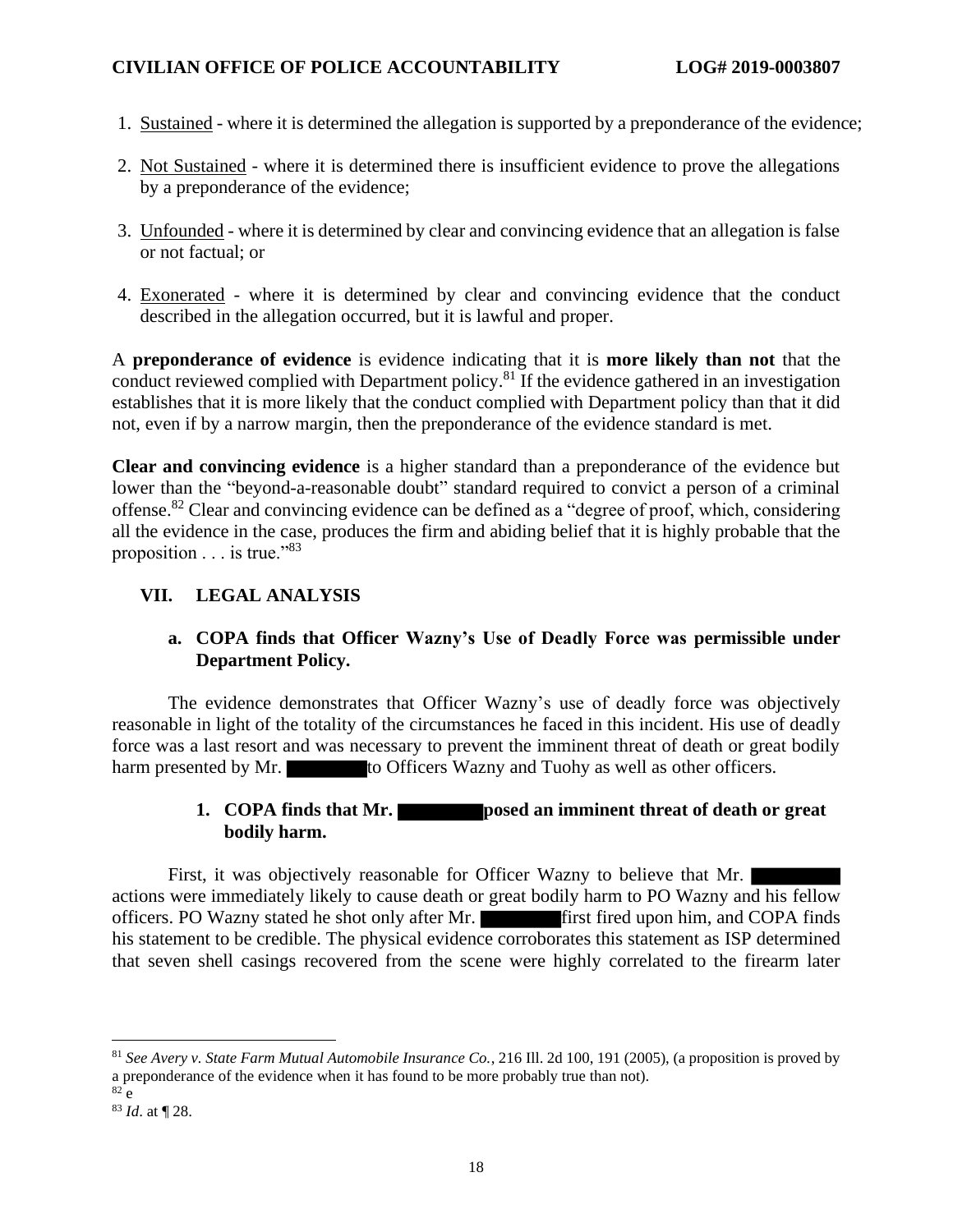recovered from Mr. Moreover, Officer Tuohy described hearing an exchange of gunfire consistent with Officer Wazny's description of the incident.<sup>84</sup>

Second, it was objectively reasonable for Officer Wazny to believe that Mr. the means or instruments to cause death or great bodily harm. Officer Wazny personally observed Mr. **Firing his weapon numerous times in the direction of himself and Officer Tuohy.** 

Third, it was objectively reasonable for Officer Wazny to believe that Mr. the opportunity and ability to cause death or great bodily harm. Officer Wazny was in a narrow gangway, and he was aware that Officer Tuohy was behind him. Mr. was at the mouth of that gangway, blocking any avenue of escape, and raising the risk to the two officers. It was further reasonable for Officer Wazny to believe Mr. had the opportunity and ability to shoot at the officers because he did in fact do so, just before Officer Wazny fired his own weapon. Additionally, the last volley that Officer Wazny fired was after he had already been shot in the leg, fracturing his femur.

## **2. COPA finds Officer Wazny reasonably believed that deadly force was necessary and proportional as a last resort.**

COPA finds that under the totality of the circumstances faced by Officer Wazny, it was reasonable for him to believe that deadly force was a necessary last resort. At the time he used deadly force, not only did Mr. pose an imminent threat of death or great bodily harm, but he was in front of Officer Wazny, blocking any path to the larger courtyard. Thus, Officer Wazny was essentially trapped in the narrow gangway behind 19 W. 65th Street with no opportunity to seek cover or retreat.<sup>85</sup> Additionally, Officer Wazny fired only after Mr. used deadly force on Officer Wazny, thus Officer Wazny's use of force was proportional to the threat posed by Mr. actions.

Additionally, it was objectively reasonable for Officer Wazny to believe that further deescalation would not have been safe and feasible under the totality of the circumstances. He gave verbal commands, which Mr. ignored. Due to the narrow gangway, there was no opportunity for him to reposition himself safely. He also attempted to call for backup, despite already being shot, but was unsuccessful.

Considering the totality of the circumstances, COPA finds a preponderance of the evidence establishes that Officer Wazny reasonably believed the use of deadly force was a necessary last resort to prevent the imminent threat of death or great bodily harm to himself and others. Therefore, he was permitted to use deadly force under the Use of Force Order, General Order 03-02.

#### **b. COPA finds that Officer Tuohy's use of deadly force was within policy.**

<sup>&</sup>lt;sup>84</sup> The officers were also attempting to apprehend Mr. in part based on the belief that he had shot a woman in downtown Chicago earlier in the week. This made it more reasonable for Officer Wazny to believe that Mr. was dangerous and may engage in further violence to avoid capture.

<sup>&</sup>lt;sup>85</sup> ET photos show that the gangway was narrow and provided no areas to seek cover. Based on the location of Officer Wazny's casings, he was at the farthest east portion of the gangway and would have had no opportunity to retreat to the porch area where Officer Tuohy had sought cover.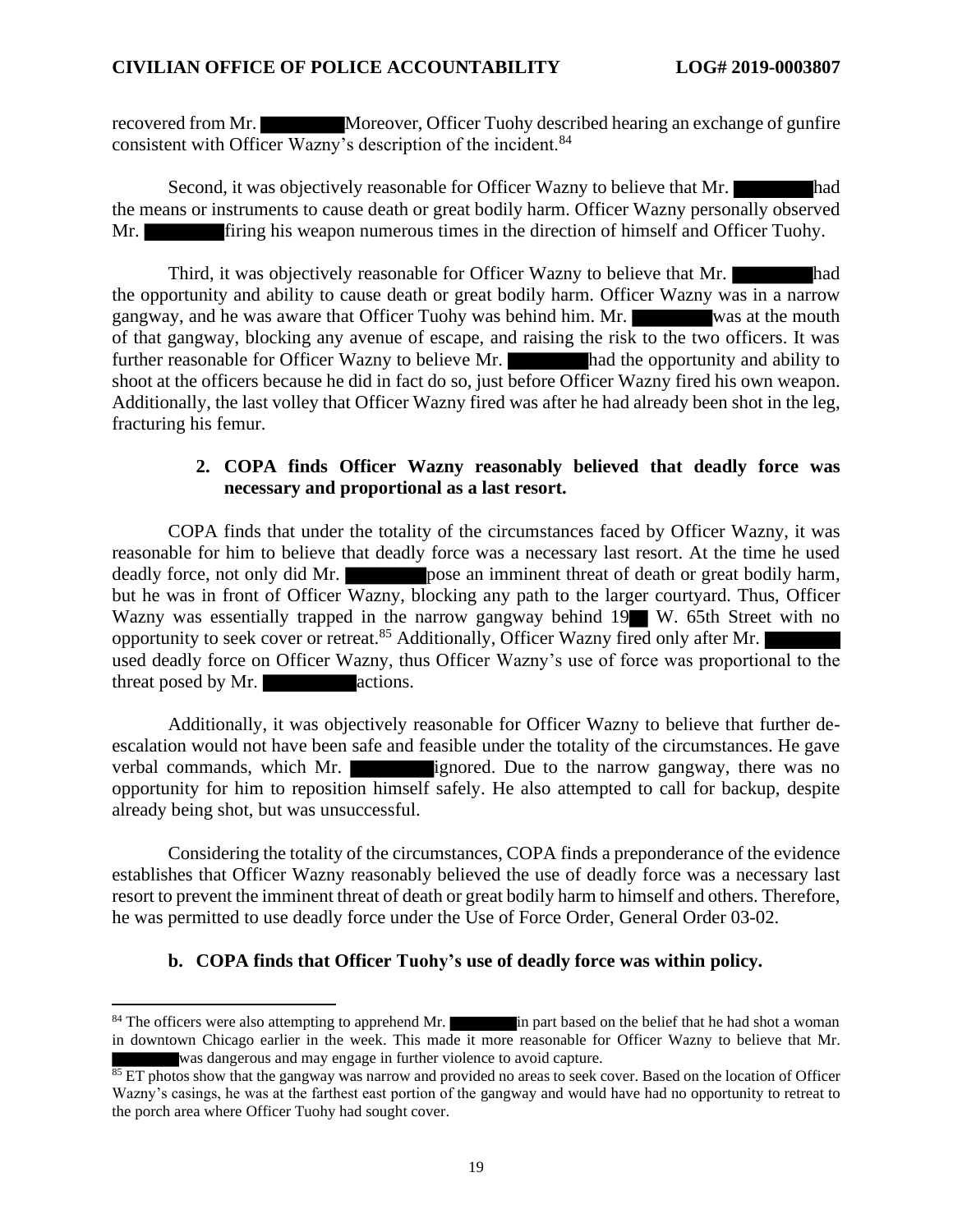A preponderance of the evidence demonstrates that Officer Tuohy's use of deadly force was objectively reasonable in light of the totality of the circumstances she faced in this incident. Her use of deadly force was a last resort and was necessary to prevent the imminent threat of death or great bodily harm presented by Mr. to herself, Officer Wazny, and other officers.

## **1. COPA finds that Mr. posed an imminent threat of death or great bodily harm.**

Officer Tuohy stated she fired her weapon only after Mr. **All and Officer Wazny** had exchanged fire, and Officer Wazny was injured. Because of this, and due to the fact that Mr. was walking towards the alley where he could put the other five officers at risk, Officer Tuohy fired one shot. COPA finds this statement to be credible. Officer Tuohy did not exaggerate the threat Mr. posed; instead she admitted she did not see Mr. with the gun before she discharged her weapon. Additionally, as with Officer Wazny's shooting, the physical evidence corroborates Officer Tuohy's account. COPA finds Officer Tuohy reasonably perceived Mr. to be an imminent threat for the following reasons.

First, it was objectively reasonable for Officer Tuohy to believe that Mr. actions were immediately likely to cause death or great bodily harm to herself, Officer Wazny, and her fellow officers. Mr. had just shot Officer Wazny, which was evident to Officer Tuohy, who had a view of her injured partner. Additionally, Officer Tuohy observed Mr. walking towards the alley, where she believed he might encounter other officers. Officer Tuohy had just announced on the radio that Mr. had exited the back door. That, coupled with the gunfire, made it reasonable for Officer Tuohy to believe officers might be responding to the alley. Mr. had already demonstrated his willingness to use deadly force to avoid arrest, and she reasonably believed that he still posed an immediate threat.

Second, it was objectively reasonable for Officer Tuohy to believe that Mr. the means or instruments to cause death or great bodily harm. While Officer Tuohy admitted she did not see a gun in Mr. hand, she was aware Mr. likely shot Officer Tuohy, and it was reasonable for her to believe Mr.  $\overline{\phantom{a}}$  still possessed a gun.

Third, it was objectively reasonable for Officer Tuohy to believe that Mr. the opportunity and ability to cause death or great bodily harm. Officer Tuohy, as well as Officer Wazny, were in a narrow gangway with little opportunity to take cover, and Officer Wazny was on the ground injured. Mr. was also approaching the alley where other officers could be coming to assist.

#### **2. COPA finds Officer Tuohy reasonably believed that deadly force was necessary and proportional as a last resort.**

Moreover, COPA finds that under the totality of the circumstances faced by Officer Tuohy, it was reasonable for her to believe that deadly force was a necessary last resort. At the time she used deadly force, not only did Mr. **pose** an imminent threat of death or great bodily harm, but the two officers were essentially trapped in the narrow gangway behind 19 W. 65th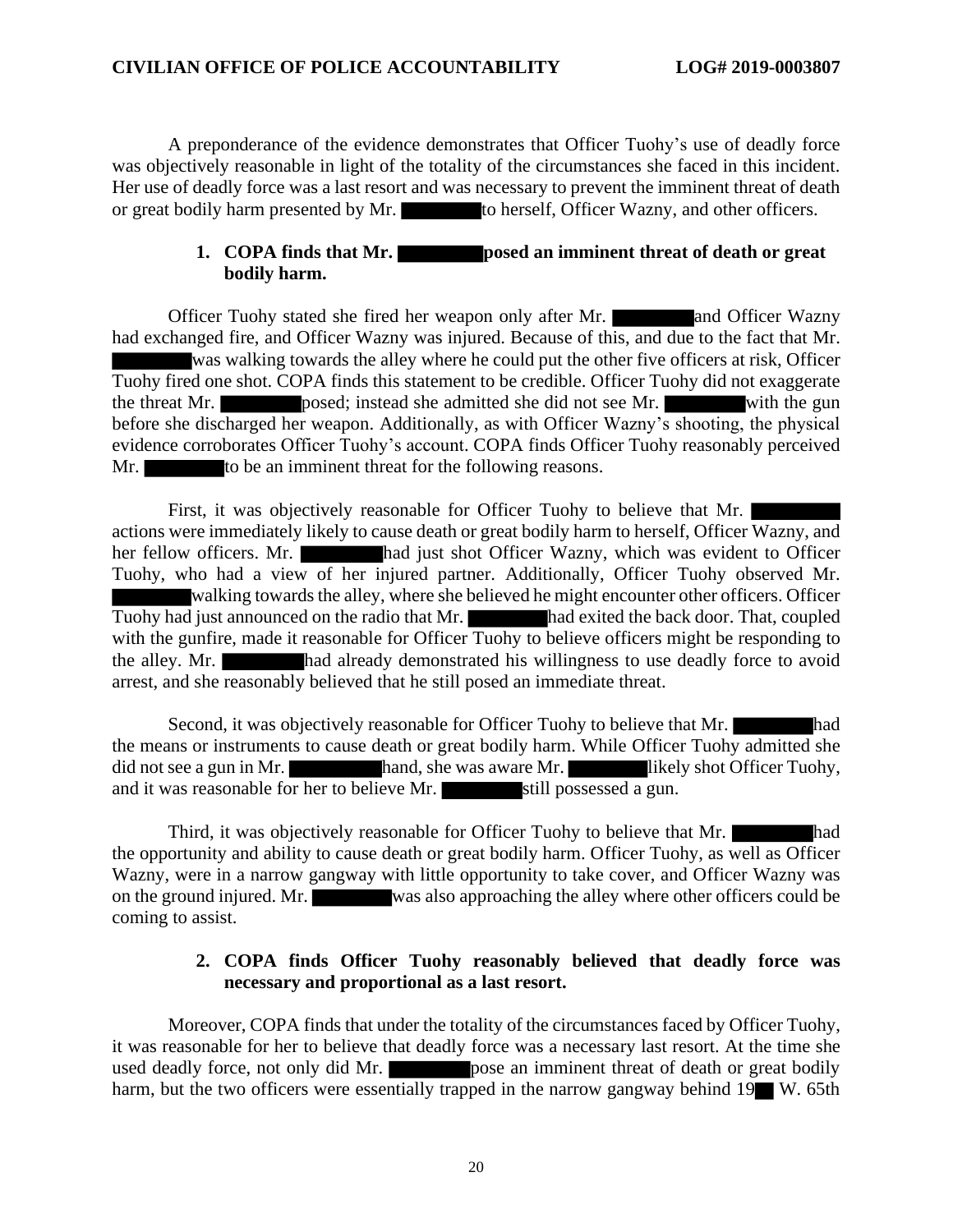Street with no opportunity to seek cover or retreat. Officer Tuohy also reasonably believed that the remaining officers were coming to assist, and they might be unaware they were putting themselves in danger. Additionally, Officer Tuohy fired only after Mr. **Fired upon Officer Wazny**, and there was still a substantial risk that Mr. would continue to use deadly force against the officers. Therefore, Officer Tuohy's use of force was proportional to the threat posed by Mr. actions.

Additionally, it was objectively reasonable for Officer Tuohy to believe that further deescalation would not have been safe and feasible under the totality of the circumstances. Mr. shot at Officer Wazny before Officer Tuohy had any opportunity to give verbal commands. Due to the narrow gangway, there was no opportunity for her to reposition herself safely, and Officer Wazny appeared unable to move. As a result, it was reasonable for the officers to believe that using time as a tactic would not be feasible.

Considering the totality of the circumstances, COPA finds by a preponderance of the evidence that Officer Tuohy reasonably believed the use of deadly force was a necessary last resort to prevent the imminent threat of death or great bodily harm to herself and others. Therefore, she was permitted to use deadly force under the Use of Force Order, General Order 03-02.

#### **c. COPA finds that Det. Chiocca's use of deadly force was within policy.**

A preponderance of the evidence demonstrates that Det. Chiocca's use of deadly force was objectively reasonable in light of the totality of the circumstances he faced in this incident. His use of deadly force was a last resort and was necessary to prevent the imminent threat of death or great bodily harm presented by Mr.

## **1. COPA finds that Mr. posed an imminent threat of death or great bodily harm.**

Det. Chiocca stated he fired his weapon because Mr. was running through the yard of  $64$  S. Hoyne Avenue and had begun raising his firearm in Det. Chiocca's direction. Moreover,  $\overline{D}$ et. Chiocca immediately recognized Mr.  $\overline{D}$  to be the suspect from the shooting downtown.<sup>86</sup> That, coupled with the fact that Mr. had just shot an officer, led Det. Chiocca to reasonably conclude Mr. would shoot him as well. COPA finds Det. Chiocca's explanation to be credible, as it is uncontradicted and consistent with the video evidence. Therefore, COPA finds Det. Chiocca reasonably perceived Mr. to be an imminent threat for the following reasons.

First, it was objectively reasonable for Det. Chiocca to believe that Mr. were immediately likely to cause death or great bodily harm to himself. Det. Chiocca fired his weapon only after Mr. began raising his firearm in the detective's direction. Additionally, Det. Chiocca was aware that Mr. had just shot an officer and was the

<sup>86</sup> COPA finds this explanation to be credible. Det. Chiocca explained he was in charge of reviewing digital evidence, and prior to the OIS he had repeatedly watched video of the downtown shooting. After Officer Wazny was shot, Det. Chiocca spent the day in the police command van, using doorbell camera videos to track Mr. path of flight to 64 S. Hoyne Avenue. Thus, Det. Chiocca had ample time to become familiar with Mr. **a**ppearance.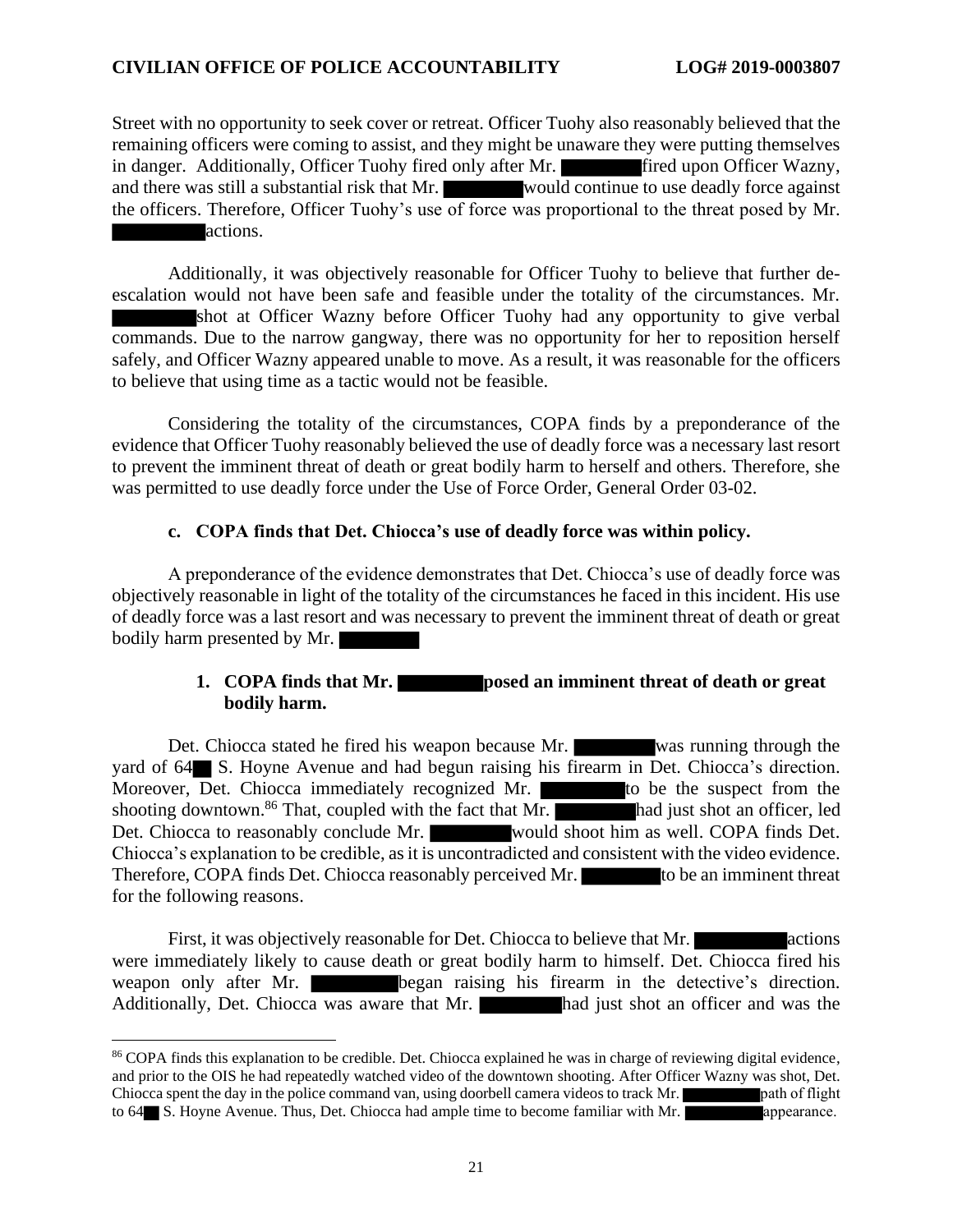suspect in an earlier murder. Mr. had already demonstrated his willingness to use deadly force to avoid arrest, and Det. Chiocca reasonably believed that he still posed an immediate threat.

Second, it was objectively reasonable for Det. Chiocca to believe that Mr. the means or instruments to cause death or great bodily harm. He observed Mr. holding a firearm and had been informed that Mr. **recently shot an officer.** 

Third, it was objectively reasonable for Det. Chiocca to believe that Mr. opportunity and ability to cause death or great bodily harm. At the time Mr. raised his gun in Det. Chiocca's direction, Mr. had a clear shot at Det. Chiocca, who did not have any cover. Det. Chiocca was also aware that Mr. had already shot a woman downtown and an officer.

#### **2. COPA finds Det. Chiocca reasonably believed that deadly force was necessary and proportional as a last resort.**

Moreover, COPA finds that under the totality of the circumstances faced by Det. Chiocca, it was reasonable for him to believe that deadly force was a necessary last resort. At the time he used deadly force, not only did Mr. harm, but Det. Chiocca had no place to reasonably seek cover. Additionally, Det. Chiocca had connected Mr. to two prior shootings, including one on a police officer, and he reasonably believed Mr. would again use deadly force. Therefore, Det. Chiocca's use of force was proportional to the threat posed by Mr. actions.

Additionally, it was objectively reasonable for Det. Chiocca to believe that further deescalation would not have been safe and feasible under the totality of the circumstances. Mr. had already demonstrated he was unwilling to acquiesce to police, and giving additional commands would have been futile, even if Det. Chiocca had time to do so. Since Mr. was raising his firearm, it was reasonable to believe that Det. Chiocca could not have used time as a tactic.

Considering the totality of the circumstances, COPA finds the preponderance of the evidence establishes that Det. Chiocca reasonably believed that the use of deadly force was a necessary last resort to prevent the imminent threat of death or great bodily harm to himself and others. Therefore, he was permitted to use deadly force under the Use of Force Order, General Order 03-02.

#### **d. COPA finds that the Use of Deadly Force by Sgt. Hamilton, Lt. Lamb, and Officers Whiting, Soto, and Valeriano was within policy.**

A preponderance of the evidence demonstrates the use of deadly force by Sgt. Hamilton, Lt. Lamb, Officer Whiting, Officer Soto, and Officer Valeriano was objectively reasonable in light of the totality of the circumstances they faced in this incident.<sup>87</sup> The members' use of deadly force

<sup>87</sup> COPA analyzed the use of deadly force by each officer individually. However, there are material similarities in their justifications for their use of force, as well as the threat posed by Mr.  $\blacksquare$  at the moment each officer used such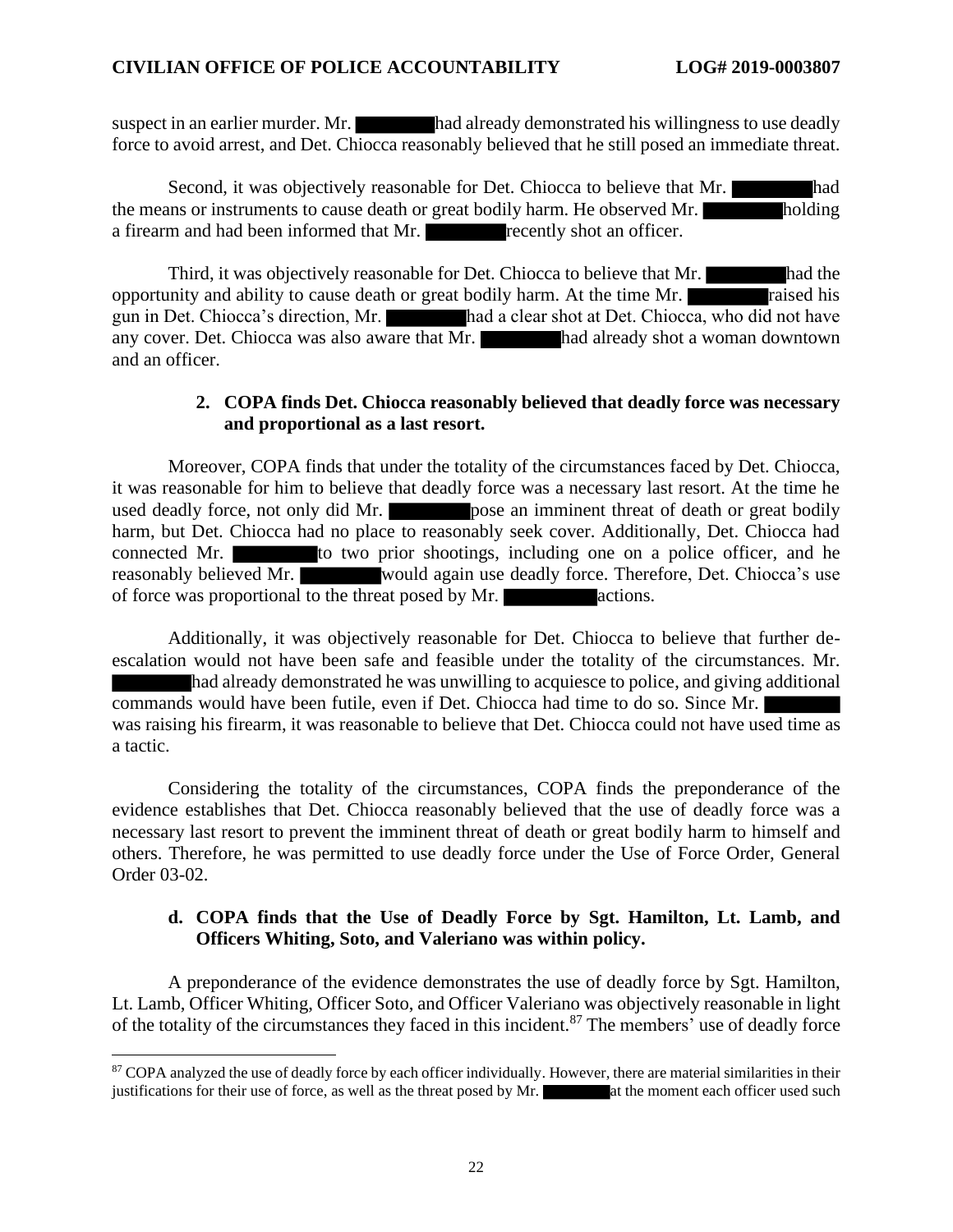was a last resort and was necessary to prevent the imminent threat of death or great bodily harm presented by Mr. to themselves and their fellow officers.

## **1. COPA finds Mr. posed an imminent threat of death or great bodily harm.**

Sgt. Hamilton, Lt. Lamb, Officer Whiting, Officer Soto, and Officer Valeriano told COPA they discharged their weapons for the following reasons:

- Sgt. Hamilton saw Mr. get out of a parked vehicle holding a handgun. Sgt. Hamilton knew it was Mr. because he matched the description and was carrying a gun. Mr. **fired first at Sgt. Hamilton<sup>88</sup>**, who returned fire with three shots.
- Lt. Lamb saw Mr. fire once, then three more times. Lt. Lamb fired three shots in response to Mr. second volley and stopped firing when he saw Mr. fall to a prone position on the ground.
- Officer Whiting saw Mr. fire one time towards the officers north of his location. In response, Officer Whiting fired one shot from a distance of approximately 35-45 feet.
- Officer Soto saw Mr. **fire** multiple shots in his direction and returned fire.
- Officer Valeriano positioned himself outside of the fence. He saw Mr. to three rounds northbound, <sup>89</sup> in the direction of other officers. In response, Officer Valeriano fired two or three rounds at Mr. fell to the ground.
- After Mr. **fell** to the ground, he fired one final shot<sup>90</sup> at Sgt. Hamilton, who returned fire one time.

COPA finds that the each of the explanations provided by involved members are credible. All gave statements that are consistent with one another, including their descriptions of Mr. firing one shot, followed by a burst of two to three more shots. The involved members also consistently described Mr. as facing northbound when he fired at officers. Moreover, the physical evidence corroborates the officers' accounts, as ISP determined that three of the casings found in the lot were fired by Mr. weapon. Based on this information, COPA finds that Sgt. Hamilton, Lt. Lamb, and Officers Whiting, Soto, and Valeriano reasonably believed Mr. posed an imminent threat.

First, it was objectively reasonable for the officers to believe that Mr. actions were immediately likely to cause death or great bodily harm. The officers only fired at Mr. after he fired his own weapon, with an initial shot at Sgt. Hamilton, then two to three more shots at the remaining officers.

force. In addition, each officer fired their weapon within a short time frame and in relatively the same location. For these reasons, COPA's analysis evaluates the officers' use of deadly force together.

 $88$  Lt. Lamb corroborated that Mr. initially fired one shot.

<sup>&</sup>lt;sup>89</sup> Officer Soto and Sgt. Hamilton indicated they were north of Mr. when he fired at them, and Lt. Lamb observed additional officers to Mr. north who were also in Mr. line of fire.

 $90$  One of Mr. shell casings was recovered from the location where he fell to the ground.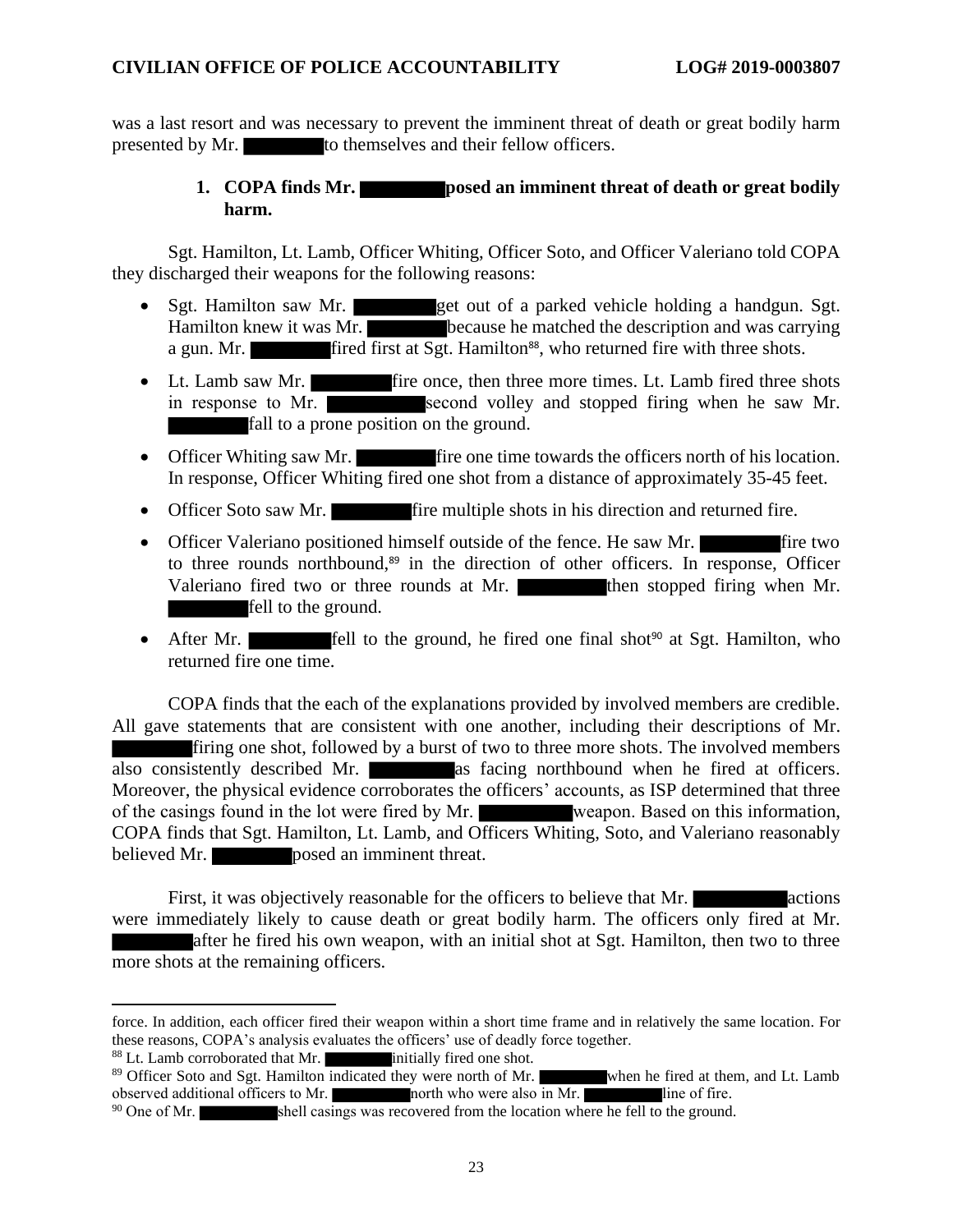Second, it was objectively reasonable for the officers to believe that Mr. had the means or instruments to cause death or great bodily harm. Each officer indicated that they not only saw the firearm, but saw Mr. shoot his firearm before they discharged their own weapons.

## **2. COPA finds that Sgt. Hamilton, Lt. Lamb, and Officers Whiting, Soto, and Valeriano each reasonably believed that deadly force was necessary and proportional as a last resort.**

Moreover, COPA finds that under the totality of the circumstances faced by Sgt. Hamilton, Lt. Lamb, and Officers Whiting, Soto, and Valeriano, it was reasonable for them to believe that deadly force was a necessary last resort. At the time they used deadly force, Mr. actively shooting at officers, and it was not clear that seeking cover was feasible. Additionally, their use of deadly force was proportional to the threat posed by Mr. actions given Mr. own use of deadly force.

Additionally, COPA finds that it was objectively reasonable for the officers to believe that further de-escalation would not have been safe and feasible under the totality of the circumstances. Multiple officers gave commands which Mr. ignored, and Mr. had already demonstrated he was unwilling to acquiesce to police. Moreover, due to the rapidly unfolding situation, with Mr. **running** while actively shooting, it was not feasible for all the officers to use tactical positioning to avoid being shot.

Considering the totality of the circumstances, COPA finds by a preponderance of the evidence that Sgt. Hamilton, Lt. Lamb, Officer Whiting, Officer Soto, and Officer Valeriano reasonably believed the use of deadly force was a necessary last resort to prevent the imminent threat of death or great bodily harm to themselves and others. Therefore, they were permitted to use deadly force under the Use of Force Order, General Order 03-02.

## **e. COPA finds it was reasonable under the circumstances for Sgt. Hamilton to clear Officer Soto's rifle and for Officer Soto to put the cleared round back into his weapon.**

COPA finds that Sgt. Hamilton did not unreasonably fail to ensure that an item of evidentiary value (Officer Soto's rifle) was secured at the scene until recovered by Forensic Services Division personnel. In his statement to COPA, Sgt. Hamilton explained that after the shooting in the parking lot, he instructed Officer Soto to handcuff Mr. **Officer Soto** cuffed Mr. then rolled him onto his side to search him while Mr. was spraying blood from his groin. Officer Soto's rifle was slung over his shoulder, and the weapon was dangling in front of Officer Soto as he attempted to search Mr. To make the scene safer, Sgt. Hamilton took Officer Soto's rifle, ejected the magazine, cleared a round from the chamber, and secured the rifle on his back. At the time, Sgt. Hamilton did not know Officer Soto had fired his weapon. COPA finds this explanation to be credible, as it aligns with the other evidence, Officer Soto's statement, and because Sgt. Hamilton was otherwise credible throughout his interview.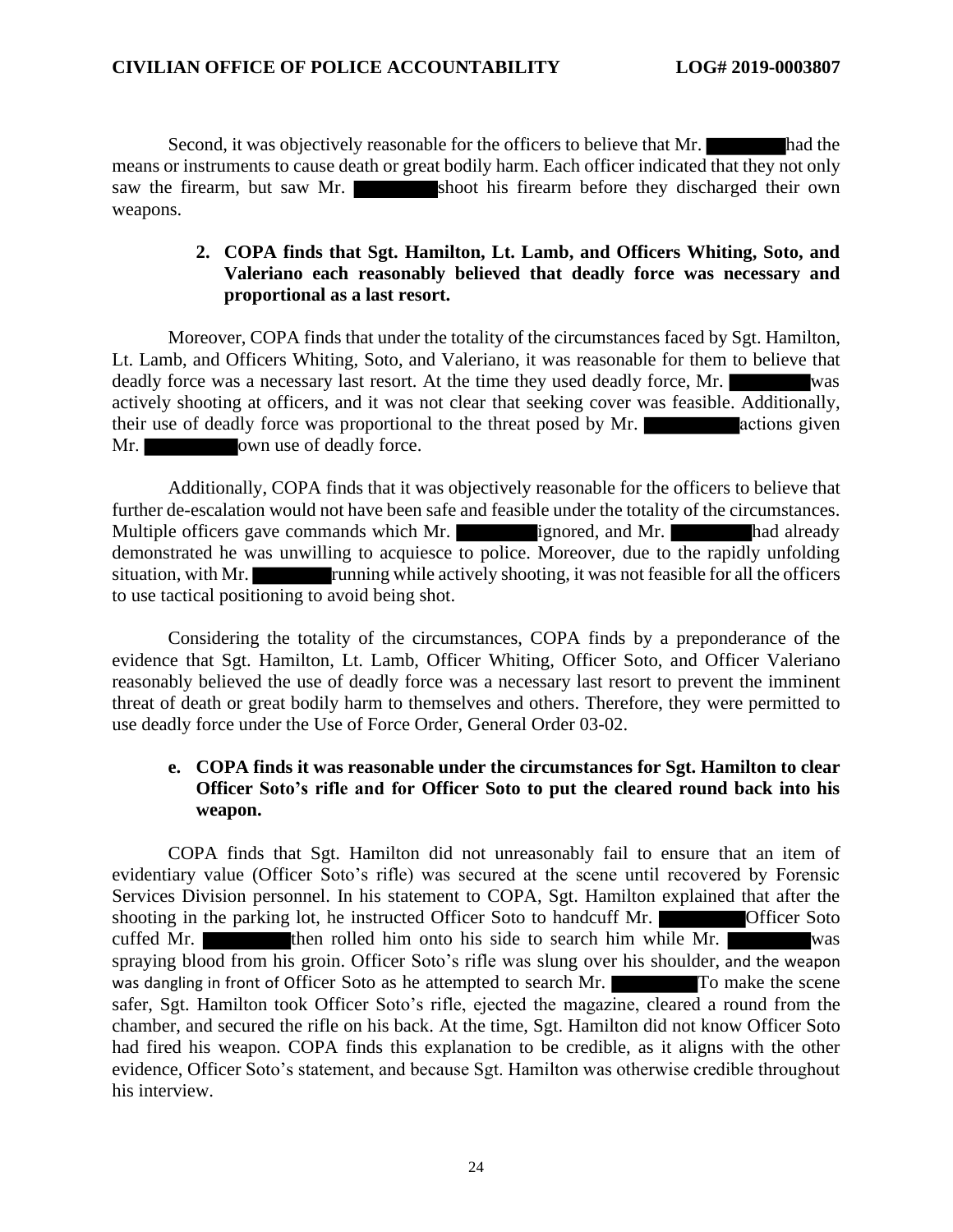COPA finds that Sgt. Hamilton acted reasonably under the circumstances. Although he failed to preserve the evidence at the time, Sgt. Hamilton's primary concern was safety. Moreover, he did not know Officer Soto had fired, thus did not know that his rifle needed to be preserved. Given the totality of the circumstances, the high-stress nature of this situation, and the legitimate safety concerns, COPA finds that **Allegation 1 against Sgt. John Hamilton**, that he failed to ensure that an item of evidentiary value (Officer Soto's rifle) was secured at the scene until recovered by Forensic Services Division personnel, in violation of General Order 03-02- 03(V)(B)(6), is **Exonerated**.

Moreover, COPA finds that Officer Soto did not unreasonably fail to ensure that an item of evidentiary value (his rifle) was secured at the scene until recovered by Forensic Services Division personnel. In his statement to COPA, Officer Soto explained his rifle was obstructing his ability to safely search and cuff Mr. so he handed it to Sgt. Hamilton. Sgt. Hamilton cleared the rifle, then returned it to Officer Soto after Mr. Blackman was secured. Officer Soto picked the cleared round up off the ground and put it back in the magazine because he believed that to be the most secure place for it.

Given the totality of the circumstances, the high-stress nature of this situation, and the direct order to hand over his weapon to a superior officer, COPA finds that **Allegation 1 against Police Officer Fernando Soto**, that he failed to ensure that an item of evidentiary value (PO Soto's rifle) was secured at the scene until recovered by Forensic Services Division personnel, in violation of General Order 03-02-03(V)(B)(6), is **Exonerated**.

#### **VIII. CONCLUSION**

Based on the analysis set forth above, COPA makes the following findings:

| <b>Allegation</b><br><b>Officer</b> |                                                                                                                                                                                                                                                                                                                                                                                         | Finding/              |
|-------------------------------------|-----------------------------------------------------------------------------------------------------------------------------------------------------------------------------------------------------------------------------------------------------------------------------------------------------------------------------------------------------------------------------------------|-----------------------|
|                                     |                                                                                                                                                                                                                                                                                                                                                                                         | <b>Recommendation</b> |
| Sergeant John<br>Hamilton           | 1. It is alleged that on or about September 21,<br>2019, at approximately 3:56 P.M., at or near<br>64 South Bell Avenue, Sergeant John<br>Hamilton, Star # 2329, failed to ensure that an<br>item of evidentiary value (PO Soto's rifle) was<br>secured at the scene until recovered by<br>Forensic Services Division personnel, in<br>violation of General Order $03-02-03(V)(B)(6)$ . | Exonerated            |
| <b>Officer Fernando Soto</b>        | 1. It is alleged that on or about September 21,<br>2019, at approximately 3:56 P.M., at or near<br>64 South Bell Avenue, Police Officer<br>Fernando Soto, Star #12313, failed to ensure<br>that an item of evidentiary value (PO Soto's<br>rifle) was secured at the scene as found until<br>recovered by Forensic Services Division                                                    | Exonerated            |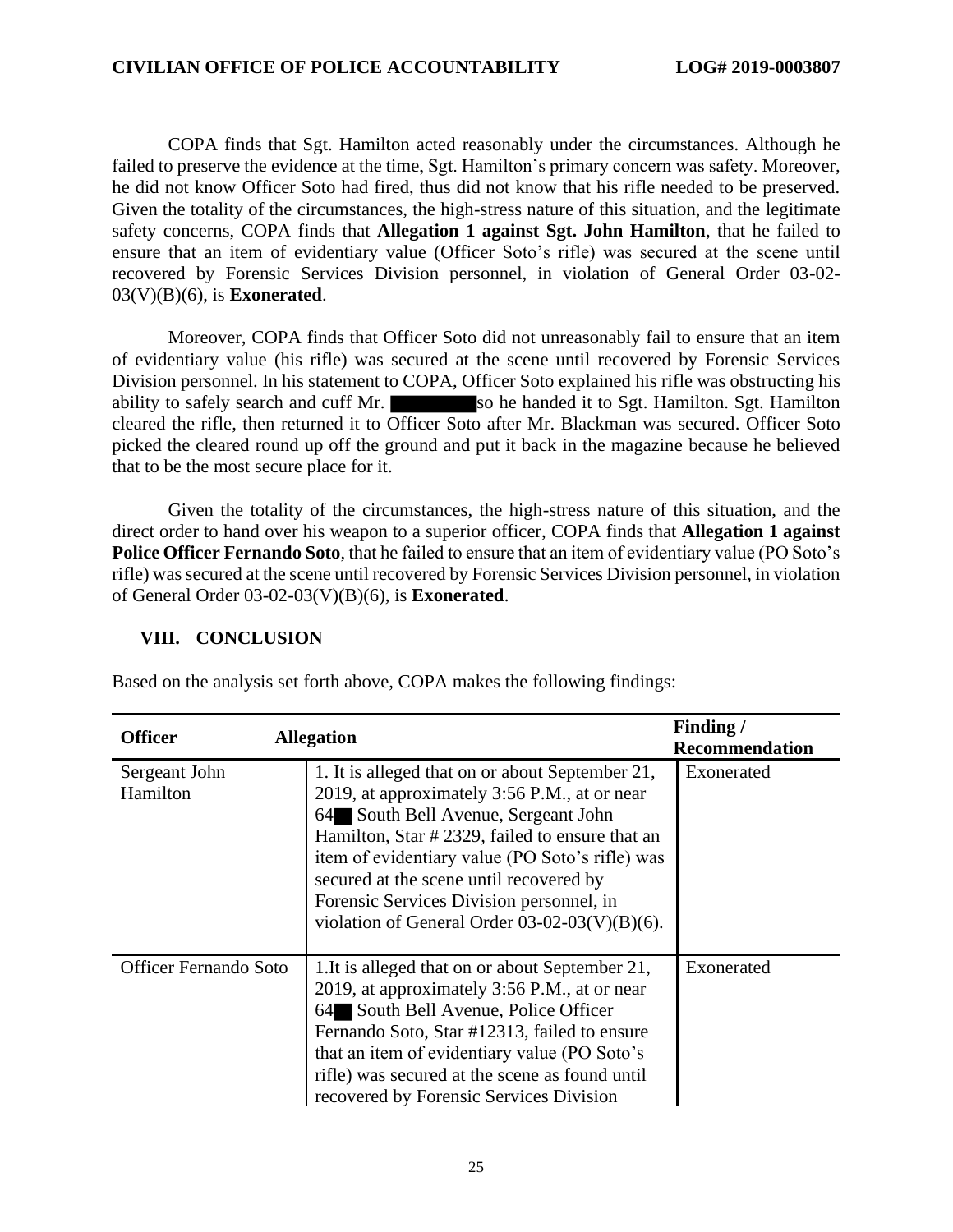# personnel, in violation of General Order 03-  $02-03(V)(B)(6)$ .

Approved:



7/12/2021

Andrea Kersten *Interim Chief Administrator* Date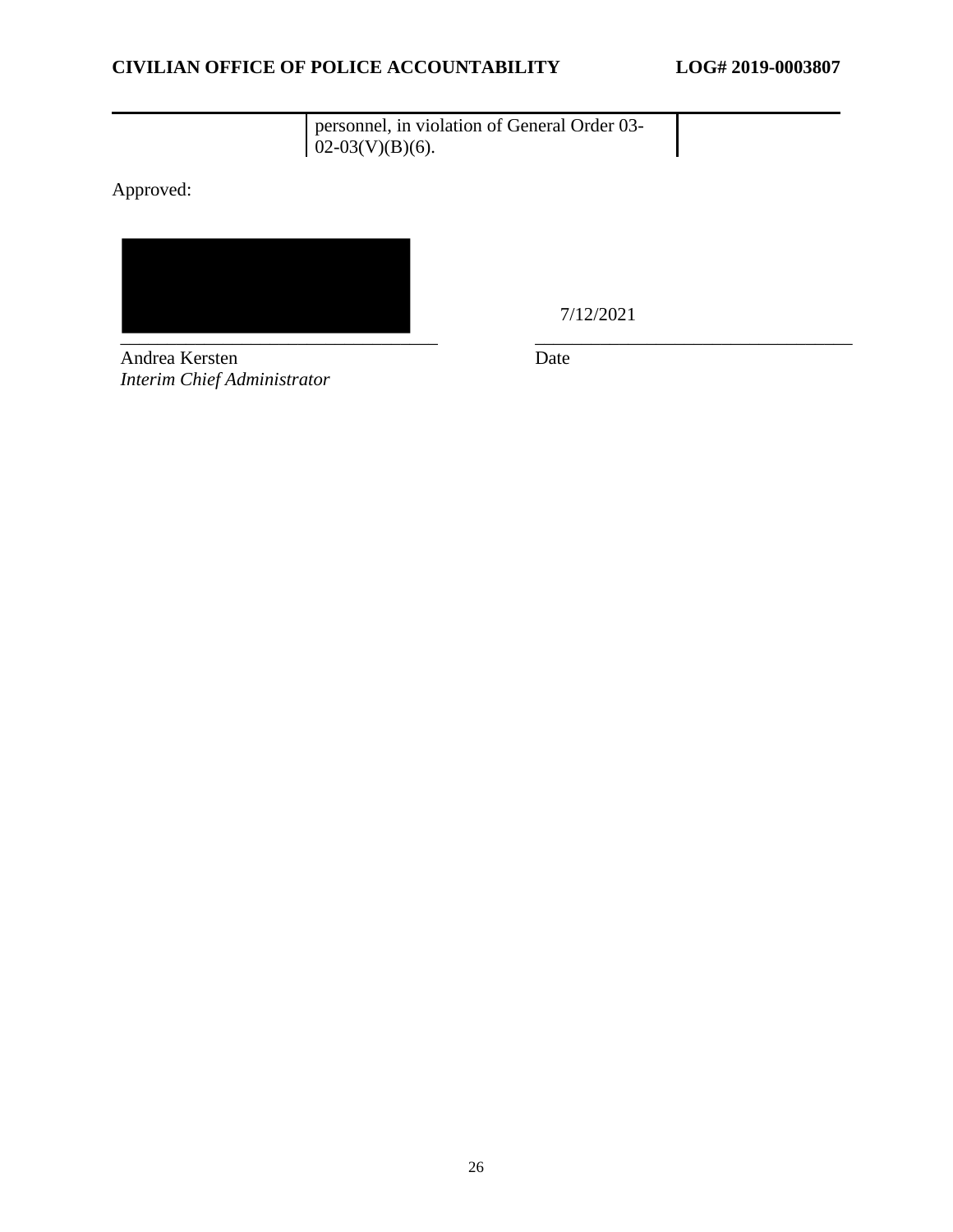# **Appendix A**

Assigned Investigative Staff

| Squad#:                            | 6                   |
|------------------------------------|---------------------|
| <b>Major Case Specialist:</b>      | <b>Emily Pierce</b> |
| <b>Supervising Investigator:</b>   | Steffany Hreno      |
| <b>Deputy Chief Administrator:</b> | Matthew Haynam      |